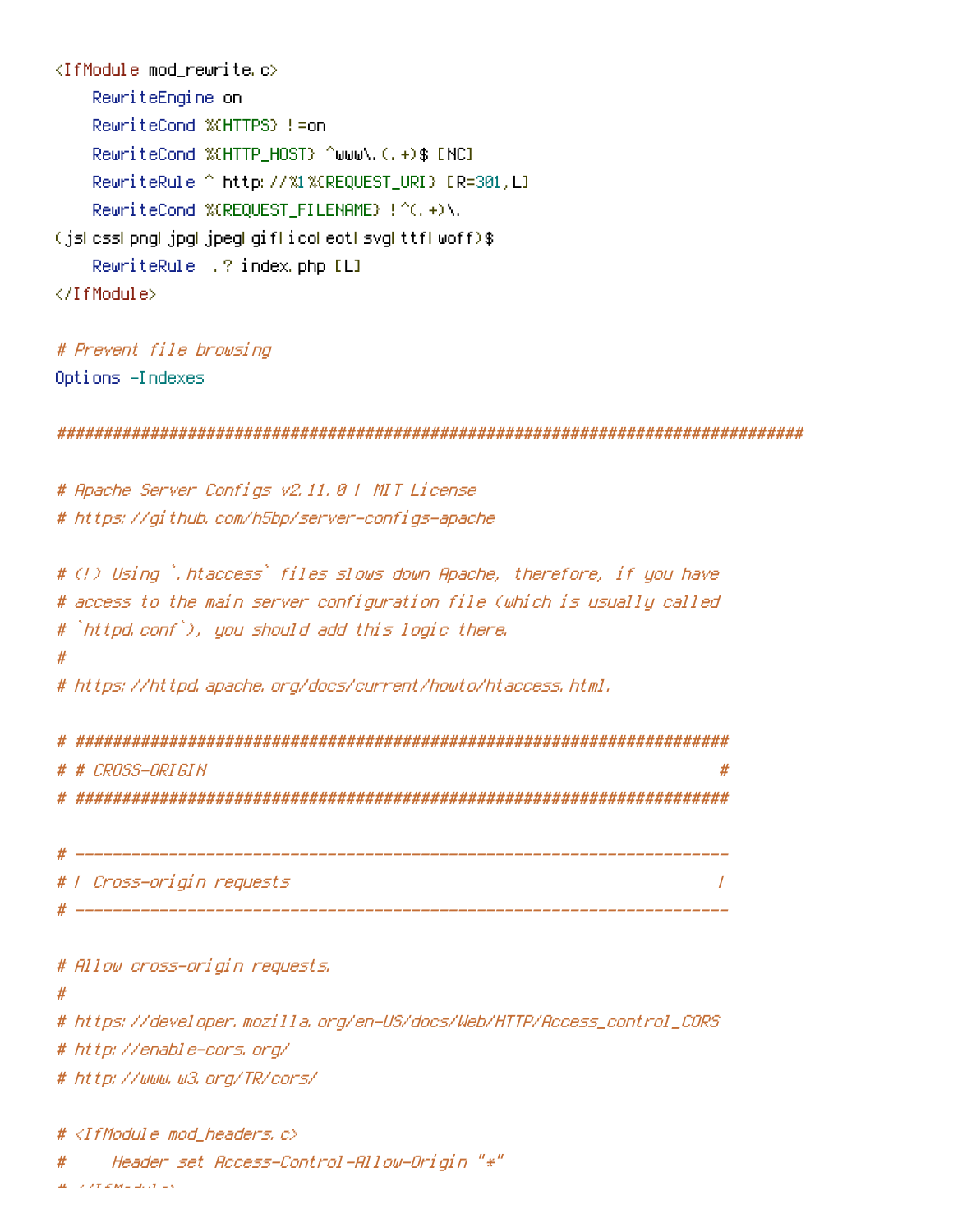```
# ----------------------------------------------------------------------
# | Cross-origin images |
# ----------------------------------------------------------------------
# Send the CORS header for images when browsers request it.
#
# https://developer.mozilla.org/en-US/docs/Web/HTML/CORS_enabled_image
# https://blog.chromium.org/2011/07/using-cross-domain-images-in-webgl-and.html
<IfModule mod_setenvif.c>
   <IfModule mod_headers.c>
       <FilesMatch "\.(bmp|cur|gif|ico|jpe?g|png|svgz?|webp)$">
           SetEnvIf Origin ":" IS_CORS
           Header set Access-Control-Allow-Origin "*" env=IS_CORS
       </FilesMatch>
   </IfModule>
</IfModule>
 # ----------------------------------------------------------------------
# | Cross-origin web fonts |
 # ----------------------------------------------------------------------
# Allow cross-origin access to web fonts.
<IfModule mod_headers.c>
   <FilesMatch "\.(eot|otf|tt[cf]|woff2?)$">
       Header set Access-Control-Allow-Origin "*"
   </FilesMatch>
</IfModule>
# ----------------------------------------------------------------------
# | Cross-origin resource timing |
 # ----------------------------------------------------------------------
# Allow cross-origin access to the timing information for all resources.
#
# If a resource isn't served with a `Timing-Allow-Origin` header that
# would allow its timing information to be shared with the document,
# some of the attributes of the `PerformanceResourceTiming` object will
# be set to zero.
```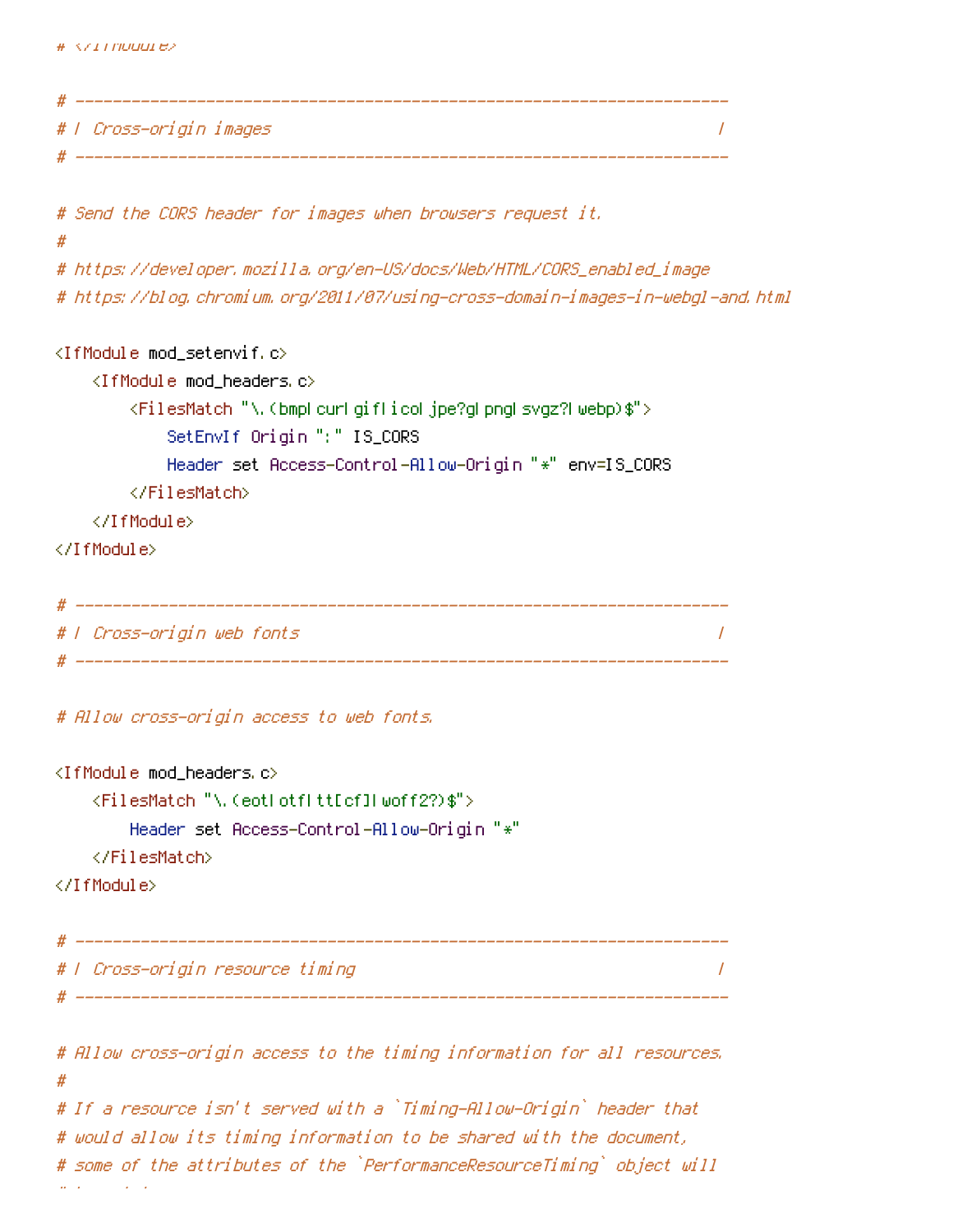```
# be set to zero.
#
# http://www.w3.org/TR/resource-timing/
# http://www.stevesouders.com/blog/2014/08/21/resource-timing-practical-tips/
# <IfModule mod_headers.c>
# Header set Timing-Allow-Origin: "*"
# </IfModule>
 # ######################################################################
 # # ERRORS #
 # ######################################################################
 # ----------------------------------------------------------------------
 # | Custom error messages/pages |
 # ----------------------------------------------------------------------
# Customize what Apache returns to the client in case of an error.
# https://httpd.apache.org/docs/current/mod/core.html#errordocument
# ErrorDocument 404 /404.html
 # ----------------------------------------------------------------------
# | Error prevention |
 # ----------------------------------------------------------------------
# Disable the pattern matching based on filenames.
#
# This setting prevents Apache from returning a 404 error as the result
# of a rewrite when the directory with the same name does not exist.
#
# https://httpd.apache.org/docs/current/content-negotiation.html#multiviews
Options -MultiViews
# ######################################################################
 # # INTERNET EXPLORER #
 # ######################################################################
```
# ----------------------------------------------------------------------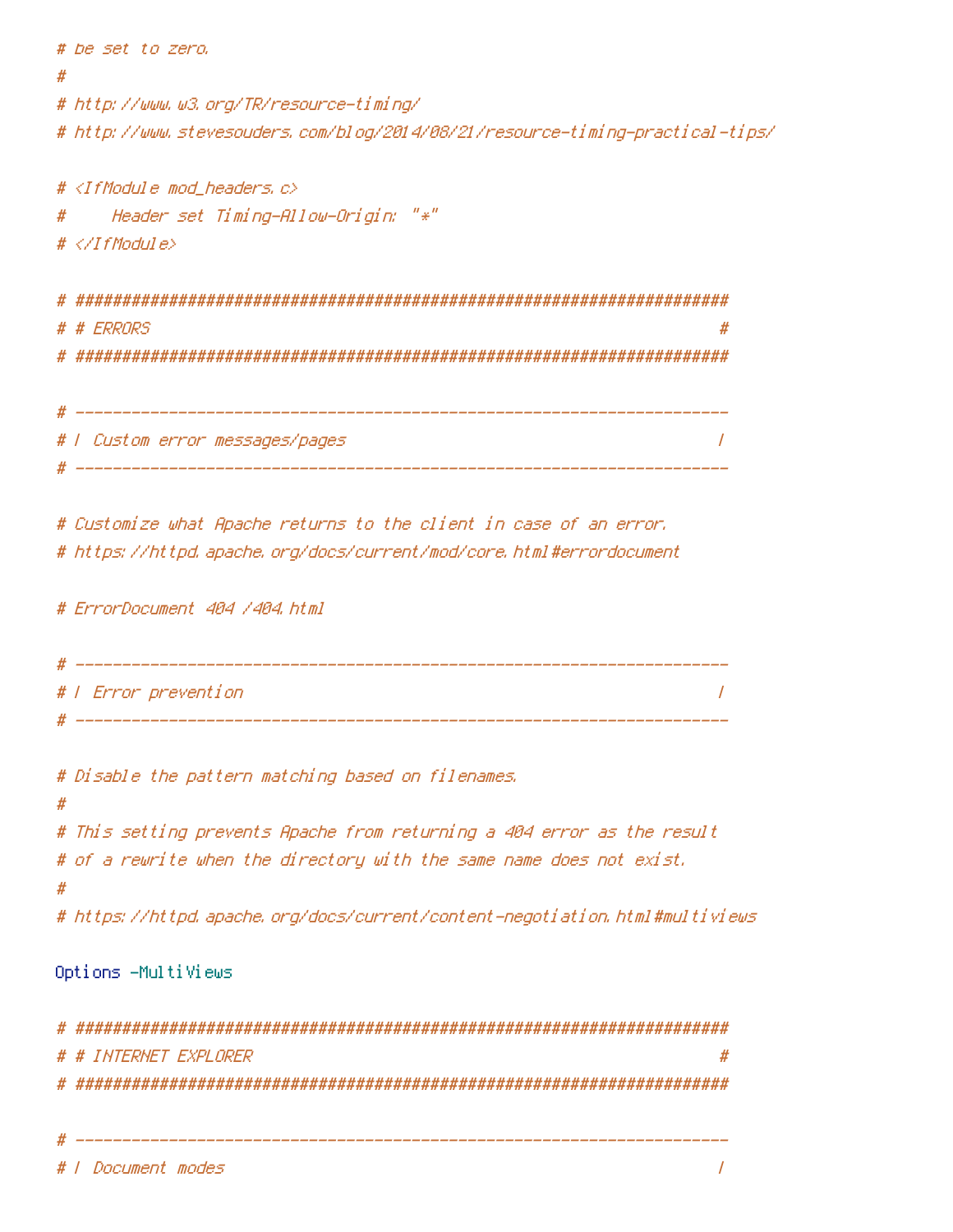```
# Force Internet Explorer 8/9/10 to render pages in the highest mode
# available in the various cases when it may not.
#
# https://hsivonen.fi/doctype/#ie8
#
# (!) Starting with Internet Explorer 11, document modes are deprecated.
# If your business still relies on older web apps and services that were
# designed for older versions of Internet Explorer, you might want to
# consider enabling `Enterprise Mode` throughout your company.
#
# http://msdn.microsoft.com/en-us/library/ie/bg182625.aspx#docmode
# http://blogs.msdn.com/b/ie/archive/2014/04/02/stay-up-to-date-with-enterprise-mode-for-
internet-explorer-11.aspx
```
## $\triangleleft$ IfModule mod headers.c>

Header set X-UA-Compatible "IE=edge"

# `mod\_headers` cannot match based on the content-type, however,

# ----------------------------------------------------------------------

# the `X-UA-Compatible` response header should be send only for

# HTML documents and not for the other resources.

<FilesMatch "\.

(appcache|atom|bbaw|bmp|crx|css|cur|eot|f4[abpv]|flv|geojson|gif|htc|ico|jpe? glislison(1d)?

|m4[av]|manifest|map|mp4|oex|og[agv]|opus|otf|pdf|png|rdf|rss|safariextz|svgz? |swf|topojson|tt[cf]|txt|vcard|vcf|vtt|webapp|web[mp]|woff2?|xloc|xml|xpi)\$">

Header unset X-UA-Compatible

</FilesMatch>

```
</IfModule>
```

```
# ----------------------------------------------------------------------
# | Iframes cookies |
 # ----------------------------------------------------------------------
```
# Allow cookies to be set from iframes in Internet Explorer.

#

# http://msdn.microsoft.com/en-us/library/ms537343.aspx

# http://www.w3.org/TR/2000/CR-P3P-20001215/

 $\langle$ IfModule mod headers.c $\rangle$ 

# Header set P3P "policyref=\"/w3c/p3p.xml\", CP=\"IDC DSP COR ADM DEVi TAIi PSA PSD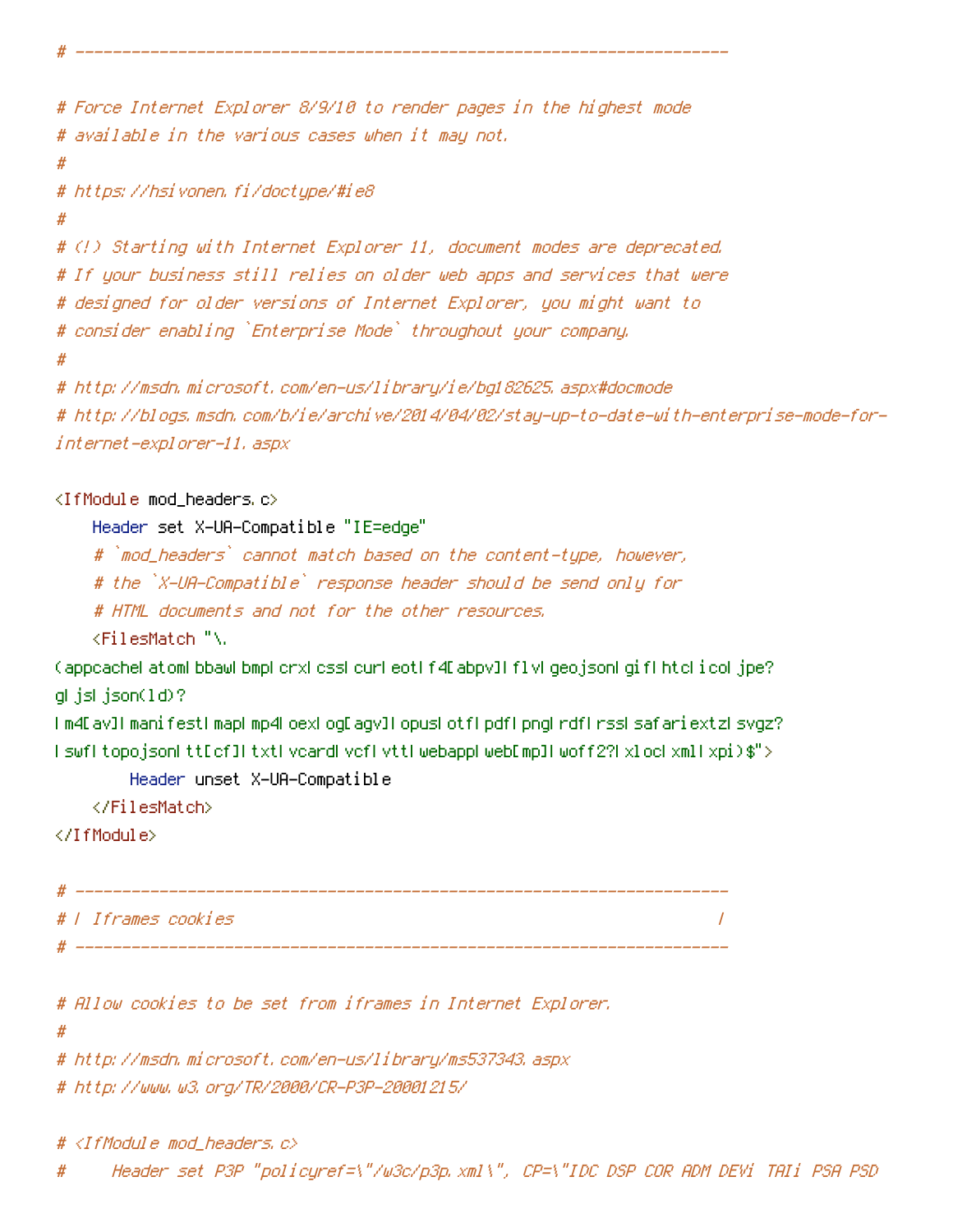IVAi IVDi CONi HIS OUR IND CNT\"" # </IfModule>

# ###################################################################### # # MEDIA TYPES AND CHARACTER ENCODINGS # # ###################################################################### # ----------------------------------------------------------------------

# | Media types | # ----------------------------------------------------------------------

# Serve resources with the proper media types (f.k.a. MIME types). # # https://www.iana.org/assignments/media-types/media-types.xhtml # https://httpd.apache.org/docs/current/mod/mod\_mime.html#addtype

## <IfModule mod\_mime.c>

## # Data interchange

AddType application/json json map topojson AddType application/ld+json jsonld jsonld AddType application/vnd.geo+json geojson AddType application/xml atom rdf rss xml

## # JavaScript

# Normalize to standard type. # https://tools.ietf.org/html/rfc4329#section-7.2

AddType application/javascript is is

## # Manifest files

# If you are providing <sup>a</sup> web application manifest file (see # the specification: https://w3c.github.io/manifest/), it is # recommended that you serve it with the `application/manifest+json` # media type. # # Because the web application manifest file doesn't have its # own unique file extension, you can set its media type either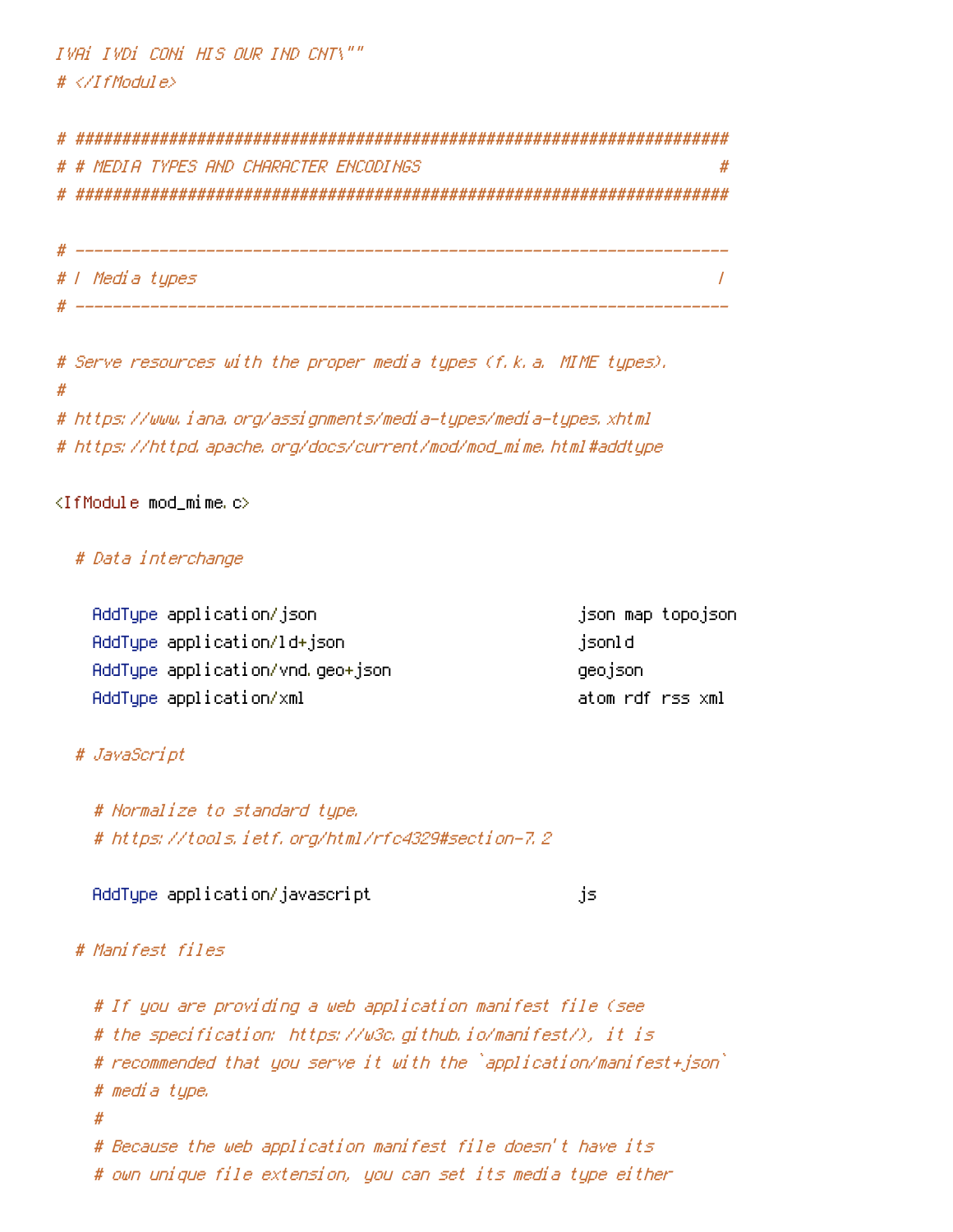```
# by matching:
 #
 # 1) the exact location of the file (this can be done using a
 # directive such as `<Location>`, but it will NOT work in
 # the `.htaccess` file, so you will have to do it in the main
 # server configuration file or inside of a `<VirtualHost>`
 # container)
 #
 # e.g.:
 #
 # <Location "/.well-known/manifest.json">
 # AddType application/manifest+json json
 # </Location>
 #
 # 2) the filename (this can be problematic as you will need to
 # ensure that you don't have any other file with the same name
 # as the one you gave to your web application manifest file)
 #
 # e.g.:
 #
 # <Files "manifest.json">
 # AddType application/manifest+json json
 # </Files>
 AddType application/x-web-app-manifest+json webapp
 AddType text/cache-manifest appcache manifest
# Media files
 AddType audio/mp4 f4a f4b m4a
 AddType audio/ogg oga ogg opus
 AddType image/bmp bmp
 AddType image/svg+xml svg svgz svgz
 AddType image/webp webp
 AddType video/mp4 f4v f4p m4v mp4
 AddType video/ogg ogv
 AddType video/webm webm
 AddType video/x-flv flv
```
# Serving `.ico` image files with <sup>a</sup> different media type # prevents Internet Explorer from displaying then as images: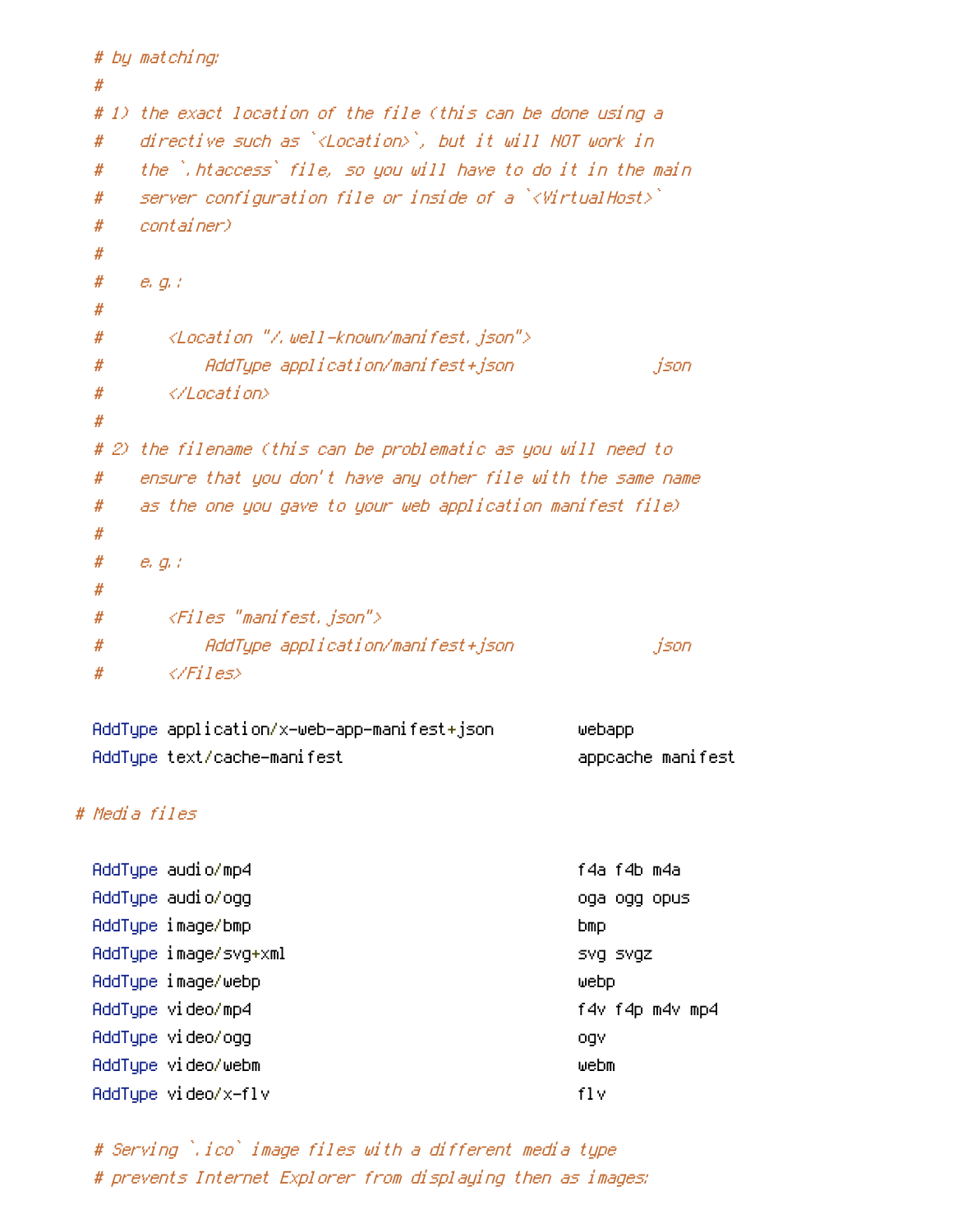# https://github.com/h5bp/html5 boilerplate/commit/37b5fec090d00f38de64b591bcddcb205aadf8ee

AddType image/x-icon cur icon cur icon cur ico

# # Web fonts

| AddType application/font-woff         | liinf f    |
|---------------------------------------|------------|
| AddType application/font-woff2        | lunf f 2 - |
| AddType application/vnd.ms-fontobject | eot        |

# Browsers usually ignore the font media types and simply sniff # the bytes to figure out the font type. # https://mimesniff.spec.whatwg.org/#matching-a-font-type-pattern # # However, Blink and WebKit based browsers will show <sup>a</sup> warning # in the console if the following font types are served with any # other media types.

| AddType application/x-font-ttf | tte ttf |
|--------------------------------|---------|
| AddType font/opentype          | nt f    |

## # Other

| AddType application/octet-stream       | safariextz |
|----------------------------------------|------------|
| AddType application/x-bb-appworld      | bbaw       |
| AddType application/x-chrome-extension | crx.       |
| AddTupe application/x-opera-extension  | oex        |
| AddTupe application/x-xpinstall        | xpi        |
| AddType text/vcard                     | vcard vcf  |
| AddType text/vnd.rim.location.xloc     | xloc       |
| AddType text/vtt                       | vtt        |
| AddType text/x-component               | htc        |

## </IfModule>

| -# |                         |  |
|----|-------------------------|--|
|    | # / Character encodings |  |
|    |                         |  |

# Serve all resources labeled as `text/html` or `text/plain`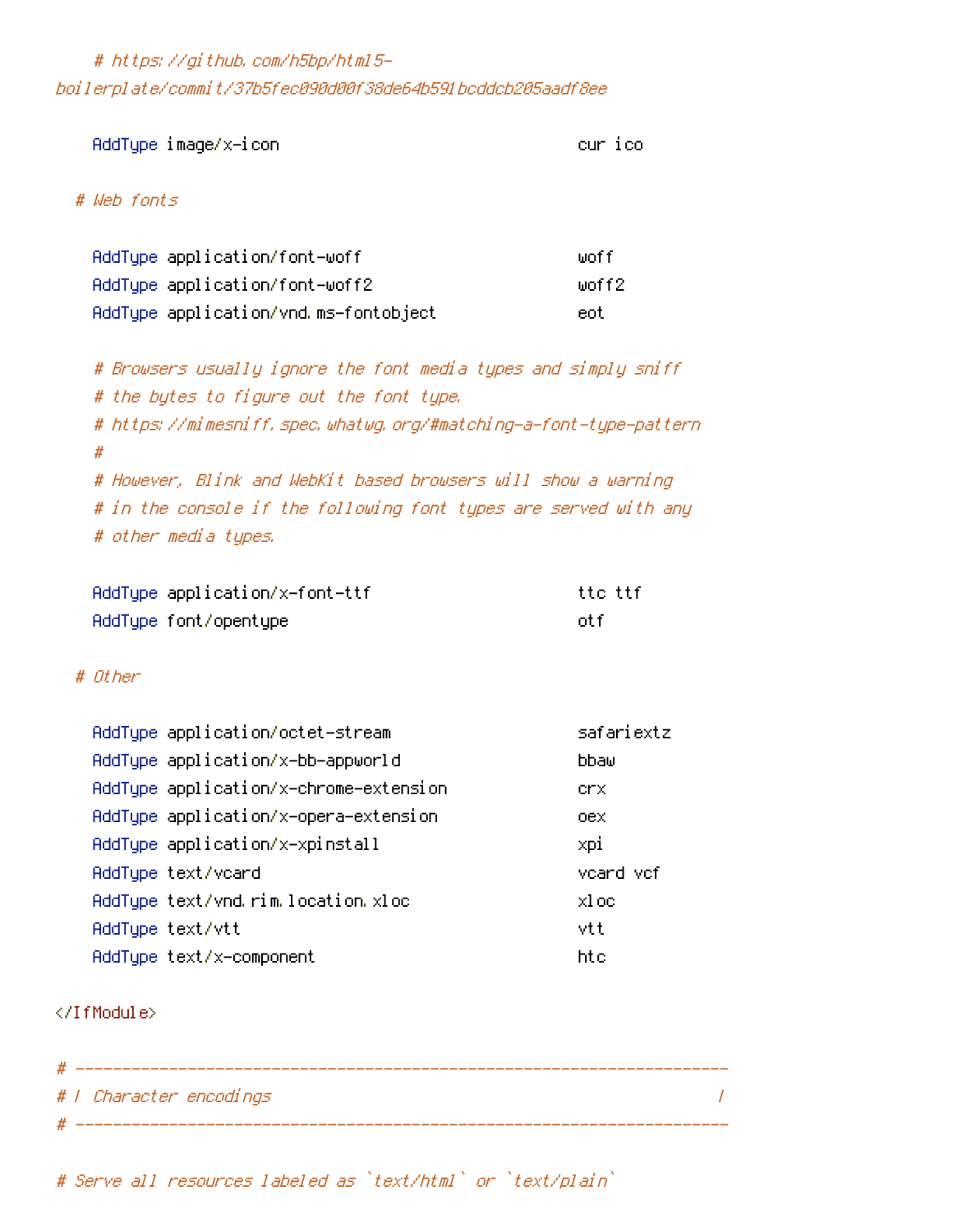```
# with the media type `charset` parameter set to `UTF-8`.
#
# https://httpd.apache.org/docs/current/mod/core.html#adddefaultcharset
```
 $\mathcal{L} = \{ \mathcal{L} \mid \mathcal{L} \in \mathcal{L} \}$  as  $\mathcal{L} = \{ \mathcal{L} \mid \mathcal{L} \in \mathcal{L} \}$ 

```
AddDefaultCharset utf-8
  # - - - - - - - - - - - - - - - - - - - - - - - - - - - - - - - - - - -
# Serve the following file types with the media type `charset`
# parameter set to `UTF-8`.
#
# https://httpd.apache.org/docs/current/mod/mod_mime.html#addcharset
<IfModule mod_mime.c>
    AddCharset utf-8 .atom \
                     .bbaw \
```

```
.css \
.geojson \
.js \
.json \
.jsonld \
. \mathsf{rdf} \setminus.rss \
.topojson \
.vtt \
.webapp \
.xloc \
```
.xml

```
</IfModule>
```

```
# ######################################################################
# # REWRITES #
# ######################################################################
 # ----------------------------------------------------------------------
# | Rewrite engine |
 # ----------------------------------------------------------------------
```

```
# (1) Turn on the rewrite engine (this is necessary in order for
# the `RewriteRule` directives to work).
```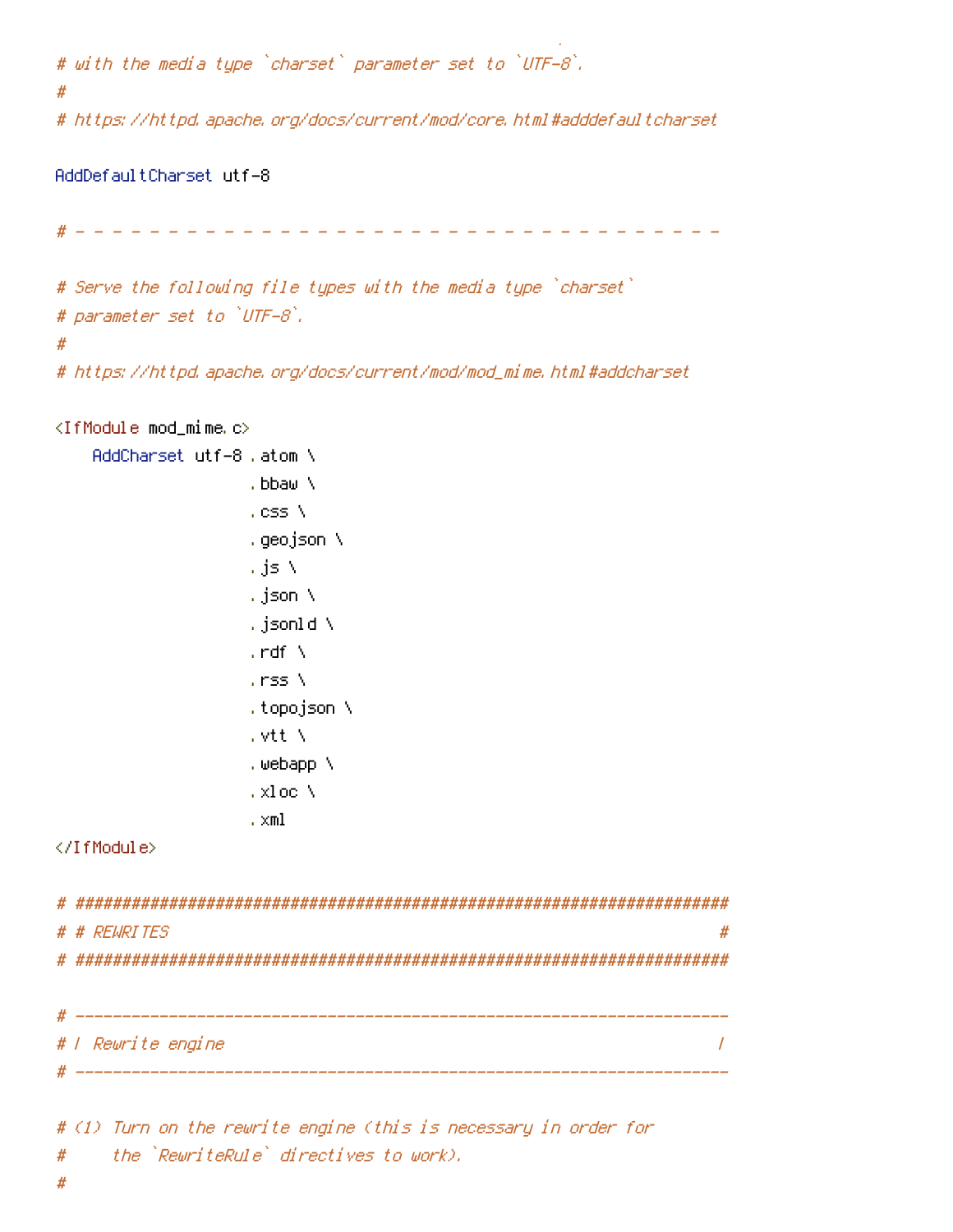```
#
# https://httpd.apache.org/docs/current/mod/mod_rewrite.html#RewriteEngine
#
# (2) Enable the `FollowSymLinks` option if it isn't already.
#
# https://httpd.apache.org/docs/current/mod/core.html#options
#
# (3) If your web host doesn't allow the `FollowSymlinks` option,
# you need to comment it out or remove it, and then uncomment
# the `Options +SymLinksIfOwnerMatch` line (4), but be aware
# of the performance impact.
#
# https://httpd.apache.org/docs/current/misc/perf-tuning.html#symlinks
#
# (4) Some cloud hosting services will require you set `RewriteBase`.
#
# http://www.rackspace.com/knowledge_center/frequently-asked-question/why-is-
modrewrite-not-working-on-my-site
# https://httpd.apache.org/docs/current/mod/mod_rewrite.html#rewritebase
#
# (5) Depending on how your server is set up, you may also need to
# use the `RewriteOptions` directive to enable some options for
# the rewrite engine.
#
# https://httpd.apache.org/docs/current/mod/mod_rewrite.html#rewriteoptions
```
<IfModule mod\_rewrite.c>

# (1) #RewriteEngine On

# (2) #Options +FollowSymlinks

# (3) # Options +SymLinksIfOwnerMatch

# (4)

# RewriteBase /

# (5) # RewriteOptions <options>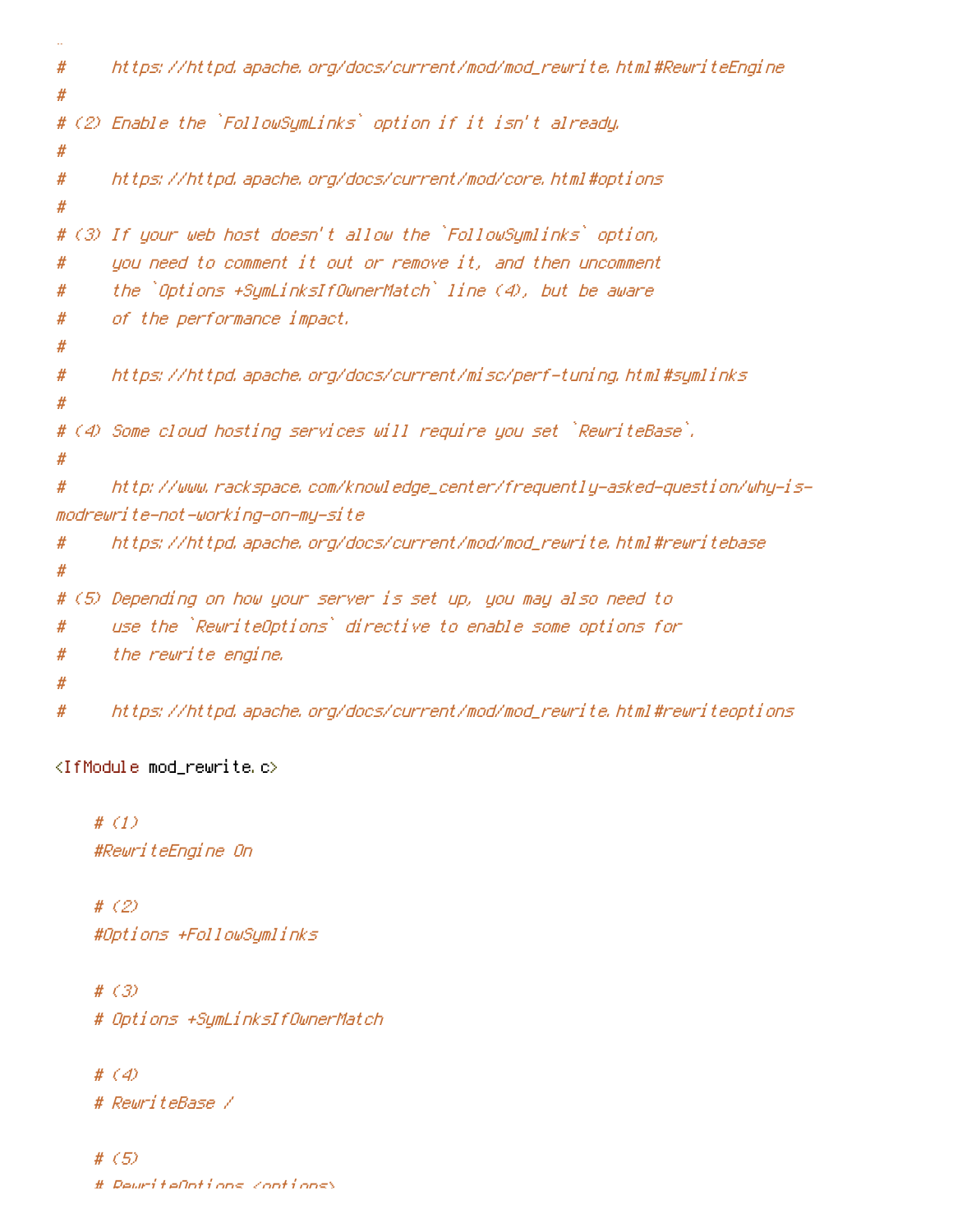#### </IfModule>

| -# |                        |  |
|----|------------------------|--|
|    | #   Forcing `https://` |  |
|    |                        |  |

```
# Redirect from the `http://` to the `https://` version of the URL.
# https://wiki.apache.org/httpd/RewriteHTTPToHTTPS
```

```
# \triangleleftIfModule mod rewrite.c\triangleright# RewriteEngine On
# RewriteCond %{HTTPS} !=on
# RewriteRule ^(.*)$ https://%{HTTP_HOST}/$1 [R=301,L]
# </IfModule>
# ----------------------------------------------------------------------
 \sqrt{I} Suppressing / Forcing the `www.` at the beginning of URLs \sqrt{I}. <u>-------------------------------</u>
# The same content should never be available under two different
# URLs, especially not with and without `www.` at the beginning.
# This can cause SEO problems (duplicate content), and therefore,
# you should choose one of the alternatives and redirect the other
# one.
#
# By default `Option 1` (no `www.`) is activated.
# http://no-www.org/faq.php?q=class_b
#
# If you would prefer to use `Option 2`, just comment out all the
# lines from `Option 1` and uncomment the ones from `Option 2`.
#
# (!) NEVER USE BOTH RULES AT THE SAME TIME!
 # - - - - - - - - - - - - - - - - - - - - - - - - - - - - - - - - - - -
```
# Option 1: rewrite www.example.com *→* example.com

<IfModule mod\_rewrite.c> RewriteEngine On RewriteCond %{HTTPS} !=on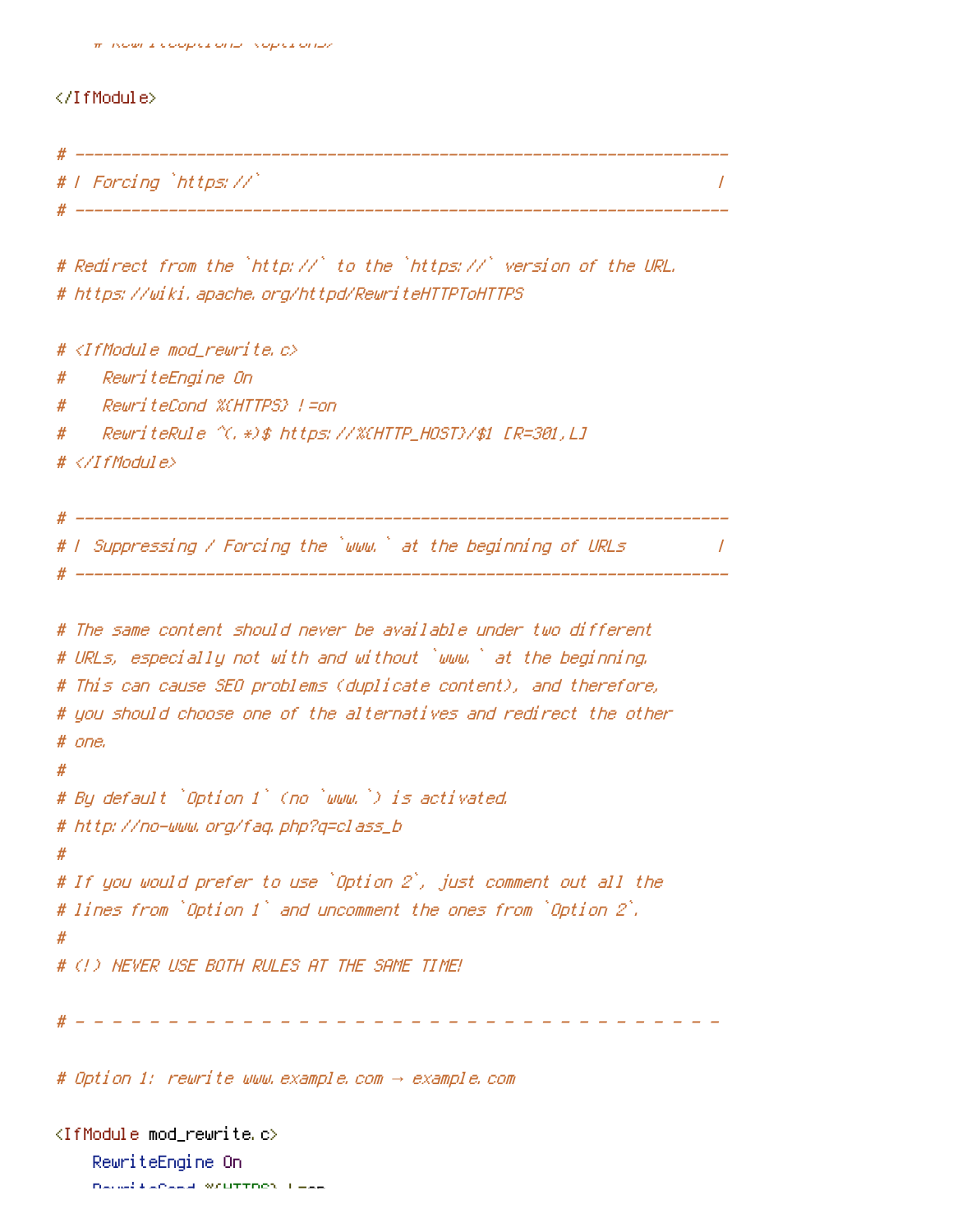```
RewriteCond %{HTTPS} !=on
   RewriteCond %{HTTP_HOST} ^www\.(.+)$ [NC]
   RewriteRule ^ http://%1%{REQUEST_URI} [R=301,L]
</IfModule>
 # - - - - - - - - - - - - - - - - - - - - - - - - - - - - - - - - - - -
# Option 2: rewrite example.com → www.example.com
#
# Be aware that the following might not be a good idea if you use "real"
# subdomains for certain parts of your website.
# <IfModule mod_rewrite.c>
# RewriteEngine On
# RewriteCond %{HTTPS} !=on
# RewriteCond %{HTTP_HOST} !^www\. [NC]
# RewriteCond %{SERVER_ADDR} !=127.0.0.1
# RewriteCond %{SERVER_ADDR} !=::1
# RewriteRule ^ http://www.%{HTTP_HOST}%{REQUEST_URI} [R=301,L]
# </IfModule>
# ######################################################################
 # # SECURITY #
 # ######################################################################
 # ----------------------------------------------------------------------
# | Clickjacking |
 # ----------------------------------------------------------------------
# Protect website against clickjacking.
#
# The example below sends the `X-Frame-Options` response header with
# the value `DENY`, informing browsers not to display the content of
```
- # the web page in any frame.
- #

```
# This might not be the best setting for everyone. You should read
# about the other two possible values the `X-Frame-Options` header
# field can have: `SAMEORIGIN` and `ALLOW-FROM`.
```

```
# https://tools.ietf.org/html/rfc7034#section-2.1.
```
#

```
# Keep in mind that while you could send the `X-Frame-Options` header
# for all of your website's pages, this has the potential downside that
```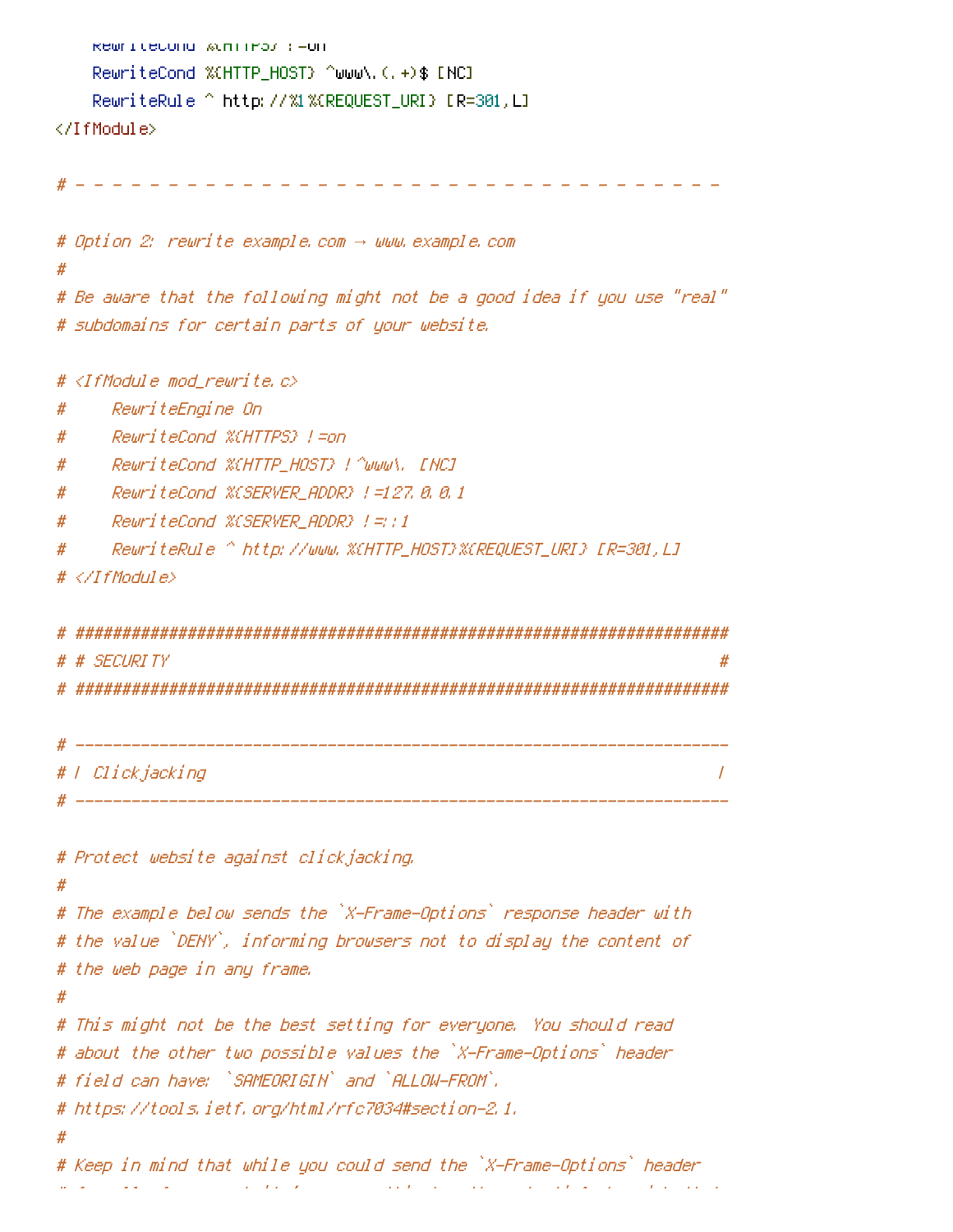```
# for all of your website's pages, this has the potential downside that
# it forbids even non-malicious framing of your content (e.g.: when
# users visit your website using a Google Image Search results page).
#
# Nonetheless, you should ensure that you send the `X-Frame-Options`
# header for all pages that allow a user to make a state changing
# operation (e.g: pages that contain one-click purchase links, checkout
# or bank-transfer confirmation pages, pages that make permanent
# configuration changes, etc.).
#
# Sending the `X-Frame-Options` header can also protect your website
# against more than just clickjacking attacks:
# https://cure53.de/xfo-clickjacking.pdf.
#
# https://tools.ietf.org/html/rfc7034
# http://blogs.msdn.com/b/ieinternals/archive/2010/03/30/combating-clickjacking-with-x-
frame-options.aspx
# https://www.owasp.org/index.php/Clickjacking
# <IfModule mod_headers.c>
# Header set X-Frame-Options "DENY"
# # `mod_headers` cannot match based on the content-type, however,
# # the `X-Frame-Options` response header should be send only for
# # HTML documents and not for the other resources.
```
# <FilesMatch "\.

(appcache|atom|bbaw|bmp|crx|css|cur|eot|f4[abpv]|flv|geojson|gif|htc|ico|jpe? g|js|json(ld)?

|m4[av]|manifest|map|mp4|oex|og[agv]|opus|otf|pdf|png|rdf|rss|safariextz|svgz? |swf|topojson|tt[cf]|txt|vcard|vcf|vtt|webapp|web[mp]|woff2?|xloc|xml|xpi)\$">

# Header unset X-Frame-Options

# </FilesMatch>

```
# </IfModule>
```
# ---------------------------------------------------------------------- # | Content Security Policy (CSP) | # ----------------------------------------------------------------------

# Mitigate the risk of cross-site scripting and other content-injection # attacks. #

# This can be done by setting <sup>a</sup> `Content Security Policy` which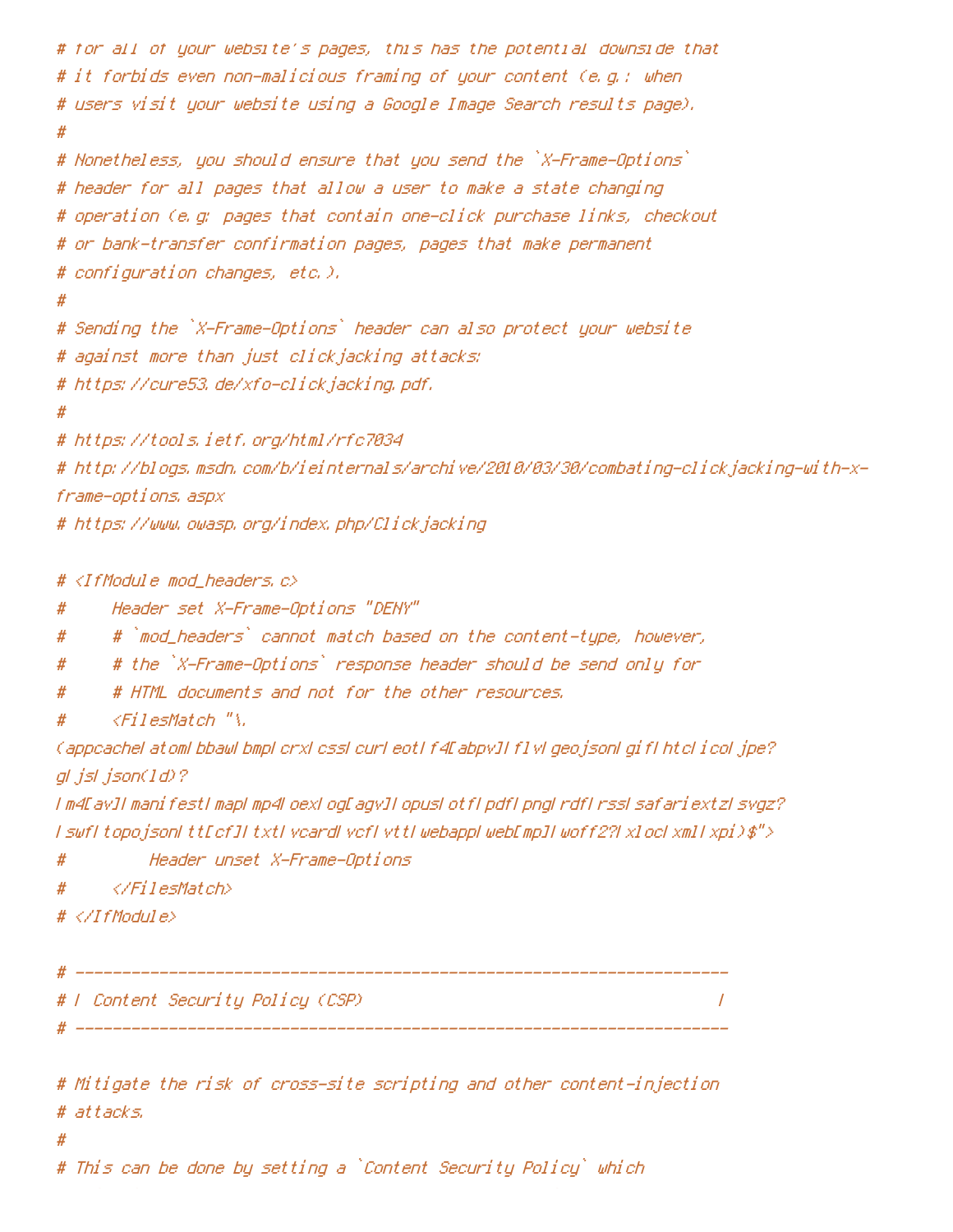```
# whitelists trusted sources of content for your website.
#
# The example header below allows ONLY scripts that are loaded from the
# current website's origin (no inline scripts, no CDN, etc). That almost
# certainly won't work as-is for your website!
#
# For more details on how to craft a reasonable policy for your website,
# read: http://www.html5rocks.com/en/tutorials/security/content-security-policy/
# (or the specification: http://www.w3.org/TR/CSP11/). Also, to make
# things easier, you can use an online CSP header generator such as:
# http://cspisawesome.com/.
```
# <IfModule mod\_headers.c>

- # Header set Content-Security-Policy "script-src 'self'; object-src 'self'"
- # # `mod\_headers` cannot match based on the content-type, however,
- # # the `Content-Security-Policy` response header should be send
- # # only for HTML documents and not for the other resources.
- # <FilesMatch "\.

(appcache|atom|bbaw|bmp|crx|css|cur|eot|f4[abpv]|flv|geojson|gif|htc|ico|jpe? g|js|json(ld)?

|m4[av]|manifest|map|mp4|oex|og[agv]|opus|otf|pdf|png|rdf|rss|safariextz|svgz? |swf|topojson|tt[cf]|txt|vcard|vcf|vtt|webapp|web[mp]|woff2?|xloc|xml|xpi)\$">

- # Header unset Content-Security-Policy
- # </FilesMatch>
- # </IfModule>

| # |                 |  |
|---|-----------------|--|
|   | #   File access |  |
| Д |                 |  |

| # Block access to directories without a default document. |
|-----------------------------------------------------------|
|-----------------------------------------------------------|

#

# You should leave the following uncommented, as you shouldn't allow # anyone to surf through every directory on your server (which may

# includes rather private places such as the CMS's directories).

<IfModule mod\_autoindex.c> Options -Indexes </IfModule>

# - - - - - - - - - - - - - - - - - - - - - - - - - - - - - - - - - - -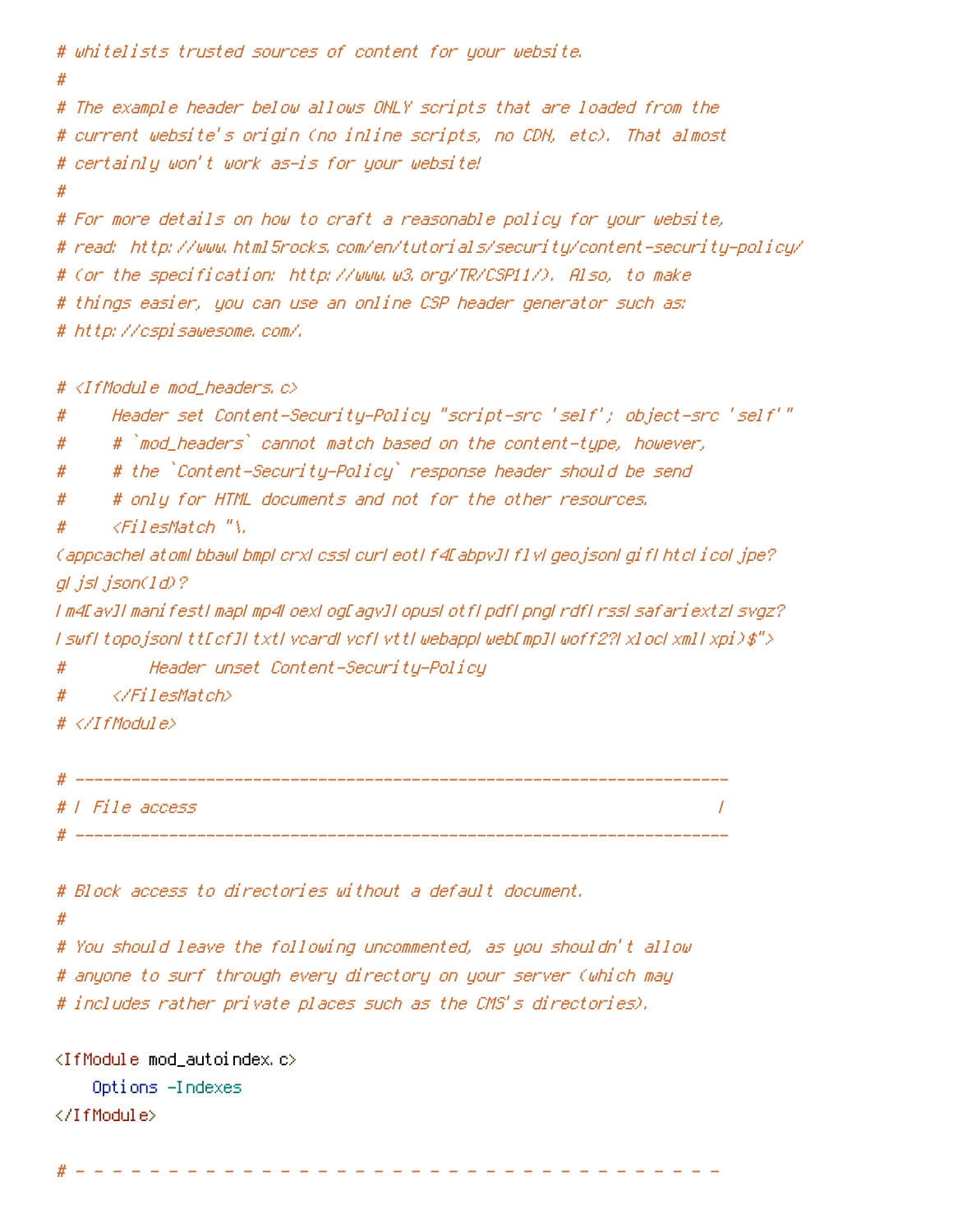```
# Block access to all hidden files and directories with the exception of
# the visible content from within the `/.well-known/` hidden directory.
#
# These types of files usually contain user preferences or the preserved
# state of an utility, and can include rather private places like, for
# example, the `.git` or `.svn` directories.
#
# The `/.well-known/` directory represents the standard (RFC 5785) path
# prefix for "well-known locations" (e.g.: `/.well-known/manifest.json`,
# `/.well-known/keybase.txt`), and therefore, access to its visible
# content should not be blocked.
#
# https://www.mnot.net/blog/2010/04/07/well-known
# https://tools.ietf.org/html/rfc5785
<IfModule mod_rewrite.c>
    RewriteEngine On
    RewriteCond %{REQUEST_URI} "!(^|/)\.well-known/([^./]+./?)+$" [NC]
    RewriteCond %{SCRIPT_FILENAME} -d [OR]
    RewriteCond %{SCRIPT_FILENAME} -f
    RewriteRule "(^|/)\." - [F]
</IfModule>
  # - - - - - - - - - - - - - - - - - - - - - - - - - - - - - - - - - - -
# Block access to files that can expose sensitive information.
#
# By default, block access to backup and source files that may be
# left by some text editors and can pose a security risk when anyone
# has access to them.
#
# http://feross.org/cmsploit/
#
# (!) Update the `<FilesMatch>` regular expression from below to
# include any files that might end up on your production server and
# can expose sensitive information about your website. These files may
# include: configuration files, files that contain metadata about the
# project (e.g.: project dependencies), build scripts, etc..
```

```
<FilesMatch "(^#.*#|\.(bak|conf|dist|fla|in[ci]|log|psd|sh|sql|sw[op])|~)$">
```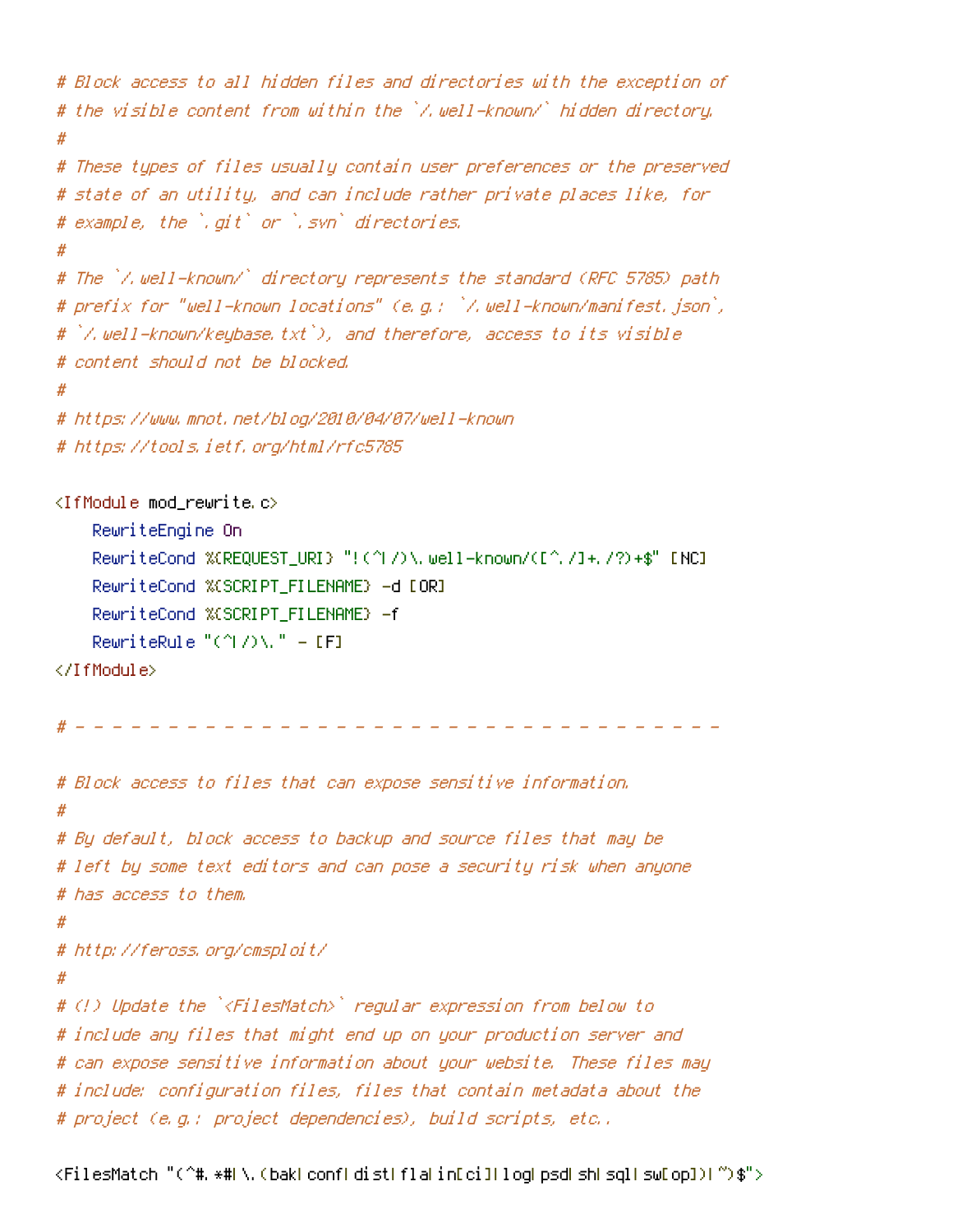```
# Apache < 2.3
<IfModule !mod_authz_core.c>
    Order allow,deny
    Deny from all
    Satisfy All
</IfModule>
```

```
# Apache ≥ 2.3
<IfModule mod_authz_core.c>
    Require all denied
</IfModule>
```
</FilesMatch>

```
# ----------------------------------------------------------------------
# | HTTP Strict Transport Security (HSTS) |
 # ----------------------------------------------------------------------
```

```
# Force client-side SSL redirection.
#
# If a user types `example.com` in their browser, even if the server
# redirects them to the secure version of the website, that still leaves
# a window of opportunity (the initial HTTP connection) for an attacker
# to downgrade or redirect the request.
#
# The following header ensures that browser will ONLY connect to your
# server via HTTPS, regardless of what the users type in the browser's
# address bar.
#
# (!) Remove the `includeSubDomains` optional directive if the website's
# subdomains are not using HTTPS.
#
# http://www.html5rocks.com/en/tutorials/security/transport-layer-security/
# https://tools.ietf.org/html/draft-ietf-websec-strict-transport-sec-14#section-6.1
# http://blogs.msdn.com/b/ieinternals/archive/2014/08/18/hsts-strict-transport-security-
attacks-mitigations-deployment-https.aspx
```

```
# <IfModule mod_headers.c>
```

```
# Header set Strict-Transport-Security "max-age=16070400; includeSubDomains"
# </IfModule>
```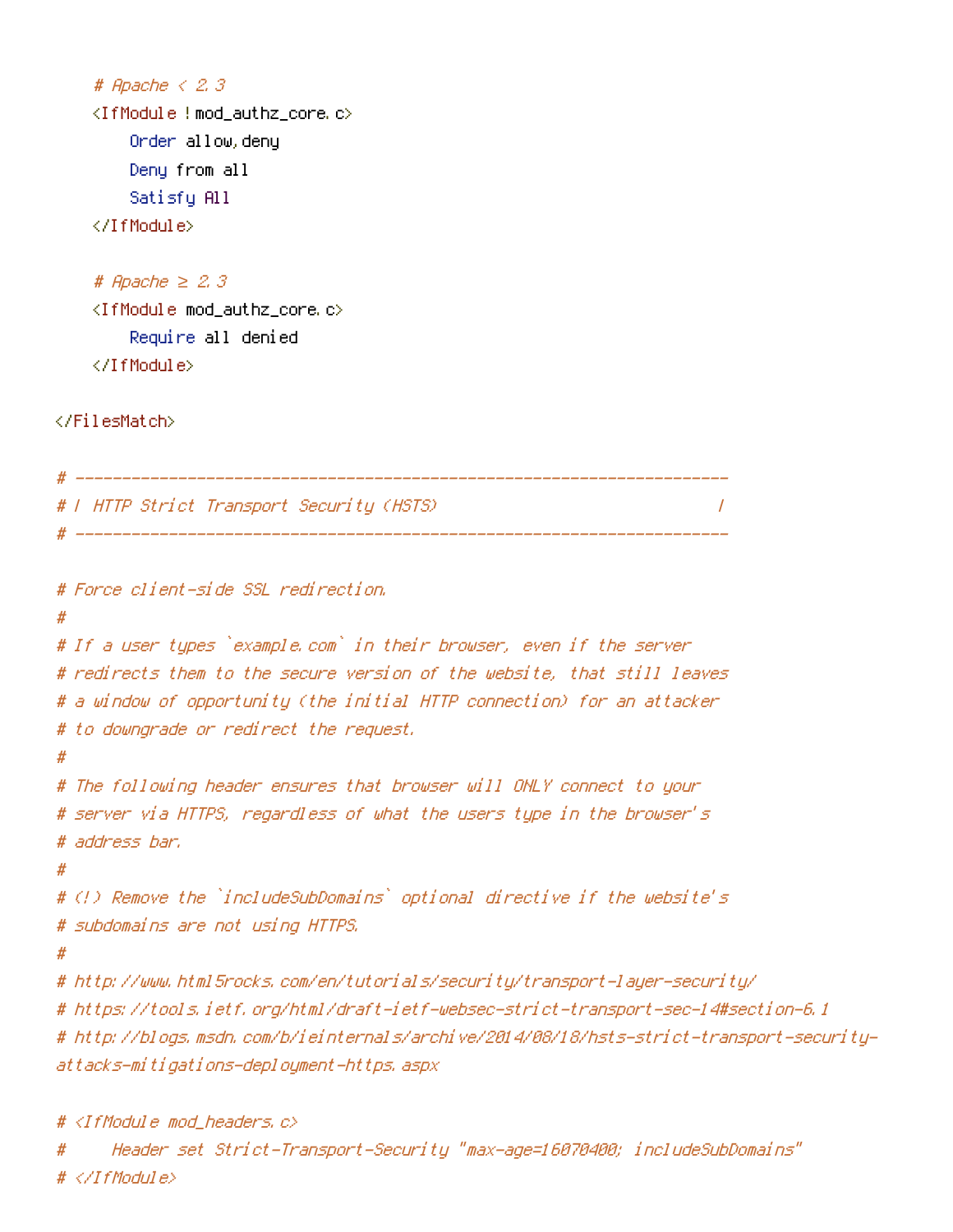# | Reducing MIME type security risks |

```
# Prevent some browsers from MIME-sniffing the response.
#
# This reduces exposure to drive-by download attacks and cross-origin
# data leaks, and should be left uncommented, especially if the server
# is serving user-uploaded content or content that could potentially be
# treated as executable by the browser.
#
# http://www.slideshare.net/hasegawayosuke/owasp-hasegawa
# http://blogs.msdn.com/b/ie/archive/2008/07/02/ie8-security-part-v-comprehensive-
protection.aspx
# http://msdn.microsoft.com/en-us/library/ie/gg622941.aspx
# https://mimesniff.spec.whatwg.org/
<IfModule mod_headers.c>
    Header set X-Content-Type-Options "nosniff"
</IfModule>
# ----------------------------------------------------------------------
# | Reflected Cross-Site Scripting (XSS) attacks |
 # ----------------------------------------------------------------------
# (1) Try to re-enable the cross-site scripting (XSS) filter built
# into most web browsers.
#
# The filter is usually enabled by default, but in some cases it
# may be disabled by the user. However, in Internet Explorer for
# example, it can be re-enabled just by sending the
\# \hbox{X-XSS-Protection} header with the value of [1].
#
# (2) Prevent web browsers from rendering the web page if a potential
# reflected (a.k.a non-persistent) XSS attack is detected by the
# filter.
#
# By default, if the filter is enabled and browsers detect a
# reflected XSS attack, they will attempt to block the attack
# by making the smallest possible modifications to the returned
```
# ----------------------------------------------------------------------

# ----------------------------------------------------------------------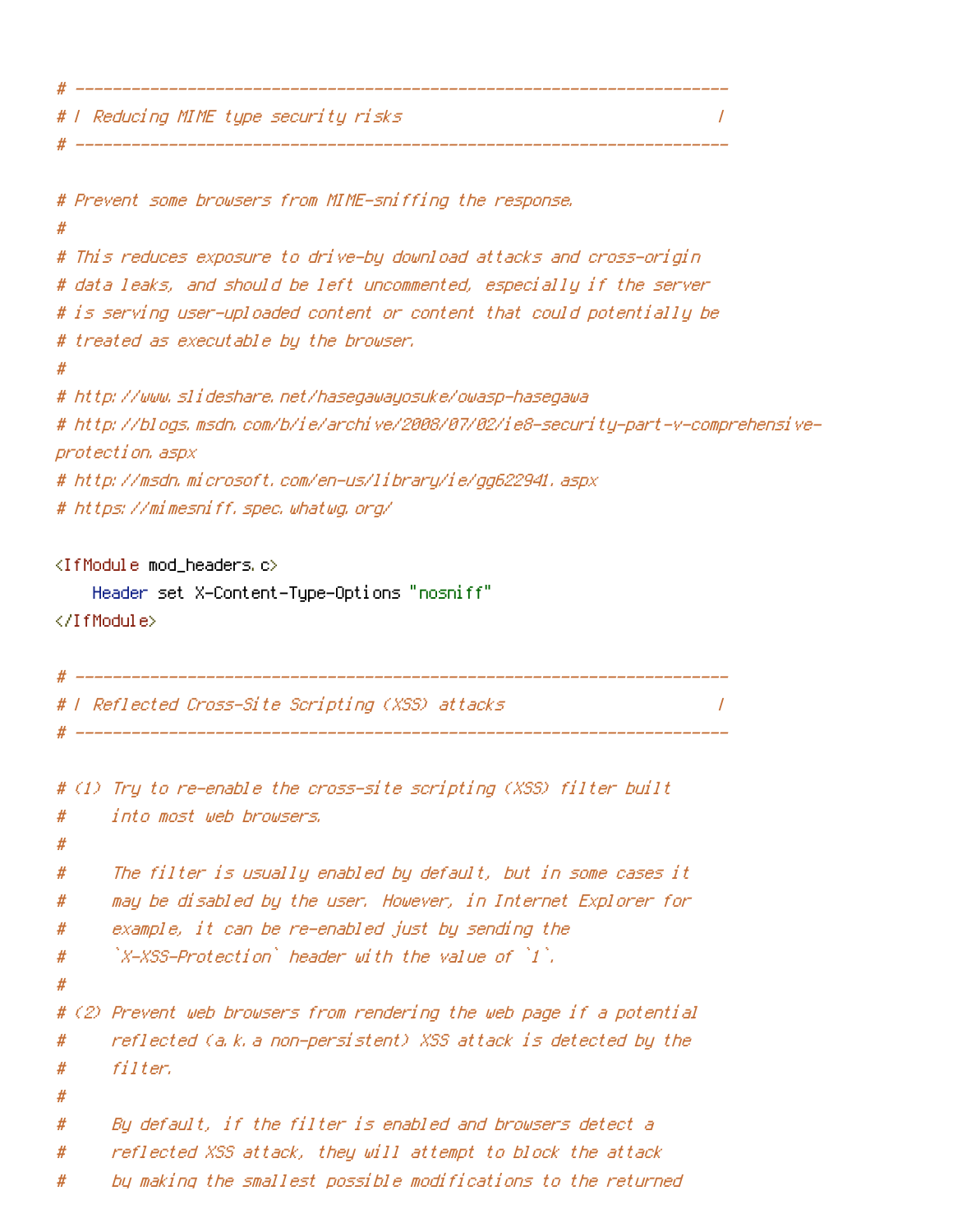```
# by making the smallest possible modifications to the returned
# web page.
#
# Unfortunately, in some browsers (e.g.: Internet Explorer),
# this default behavior may allow the XSS filter to be exploited,
# thereby, it's better to inform browsers to prevent the rendering
# of the page altogether, instead of attempting to modify it.
#
# http://hackademix.net/2009/11/21/ies-xss-filter-creates-xss-vulnerabilities
#
# (!) Do not rely on the XSS filter to prevent XSS attacks! Ensure that
# you are taking all possible measures to prevent XSS attacks, the
# most obvious being: validating and sanitizing your website's inputs.
#
# http://blogs.msdn.com/b/ie/archive/2008/07/02/ie8-security-part-iv-the-xss-filter.aspx
# http://blogs.msdn.com/b/ieinternals/archive/2011/01/31/controlling-the-internet-
explorer-xss-filter-with-the-x-xss-protection-http-header.aspx
# https://www.owasp.org/index.php/Cross-site_Scripting_%28XSS%29
# <IfModule mod_headers.c>
# # (1) (2)
# Header set X-XSS-Protection "1; mode=block"
# # `mod_headers` cannot match based on the content-type, however,
# # the `X-XSS-Protection` response header should be send only for
# # HTML documents and not for the other resources.
# <FilesMatch "\.
(appcache|atom|bbaw|bmp|crx|css|cur|eot|f4[abpv]|flv|geojson|gif|htc|ico|jpe?
g|js|json(ld)?
|m4[av]|manifest|map|mp4|oex|og[agv]|opus|otf|pdf|png|rdf|rss|safariextz|svgz?
| swf| topojson| tt[cf]| txt| vcard| vcf| vtt| webapp| web[mp]| woff2?| xloc| xml| xpi)\$">
# Header unset X-XSS-Protection
# </FilesMatch>
# </IfModule>
```

```
# ----------------------------------------------------------------------
# | Server software information |
# ----------------------------------------------------------------------
```
# Prevent Apache from sending in the `Server` response header its # exact version number, the description of the generic OS-type or # information about its compiled-in modules.

#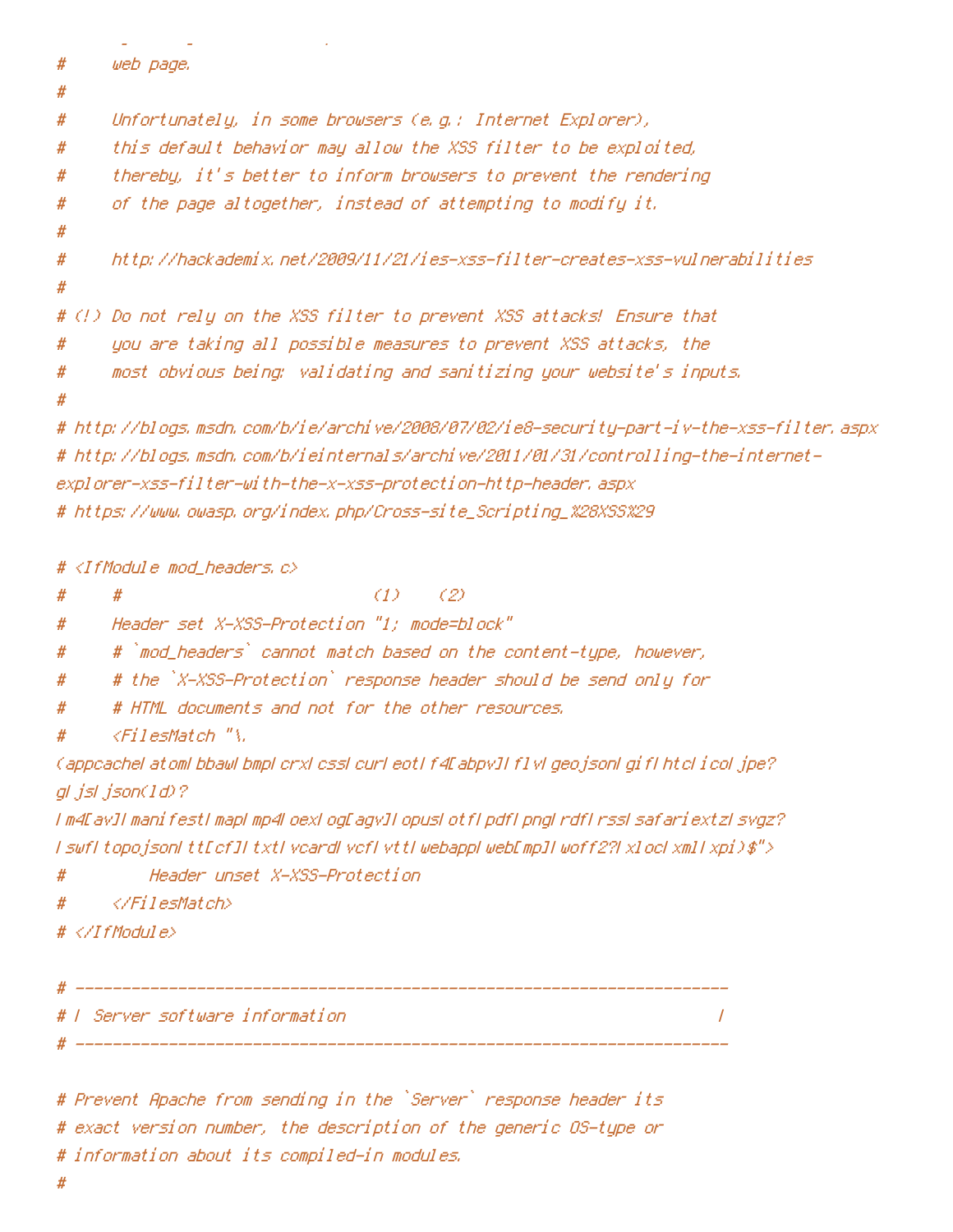```
# (!) The `ServerTokens` directive will only work in the main server
# configuration file, so don't try to enable it in the `.htaccess` file!
#
# https://httpd.apache.org/docs/current/mod/core.html#servertokens
```
# ServerTokens Prod

#

# ###################################################################### # # WEB PERFORMANCE # ######################################################################

```
# ----------------------------------------------------------------------
# | Compression |
 # ----------------------------------------------------------------------
```
<IfModule mod\_deflate.c>

```
# Force compression for mangled `Accept-Encoding` request headers
# https://developer.yahoo.com/blogs/ydn/pushing-beyond-gzipping-25601.html
```

```
<IfModule mod_setenvif.c>
        <IfModule mod_headers.c>
            SetEnvIfNoCase ^(Accept-EncodXng|X-cept-Encoding|X{15}|~{15}|-{15})$
\hat{C}((gzip|deflate)\s*,?\s*)+|[X~-]{4,13}$ HAVE_Accept-Encoding
            RequestHeader append Accept-Encoding "gzip,deflate" env=HAVE_Accept-Encoding
        </IfModule>
    </IfModule>
    # - - - - - - - - - - - - - - - - - - - - - - - - - - - - - - - - -
    # Compress all output labeled with one of the following media types.
    #
    # (!) For Apache versions below version 2.3.7 you don't need to
    # enable `mod_filter` and can remove the `<IfModule mod_filter.c>`
    # and `</IfModule>` lines as `AddOutputFilterByType` is still in
    # the core directives.
    #
    # https://httpd.apache.org/docs/current/mod/mod_filter.html#addoutputfilterbytype
```

```
<IfModule mod_filter.c>
    AddOutputFilterByType DEFLATE "application/atom+xml" \
```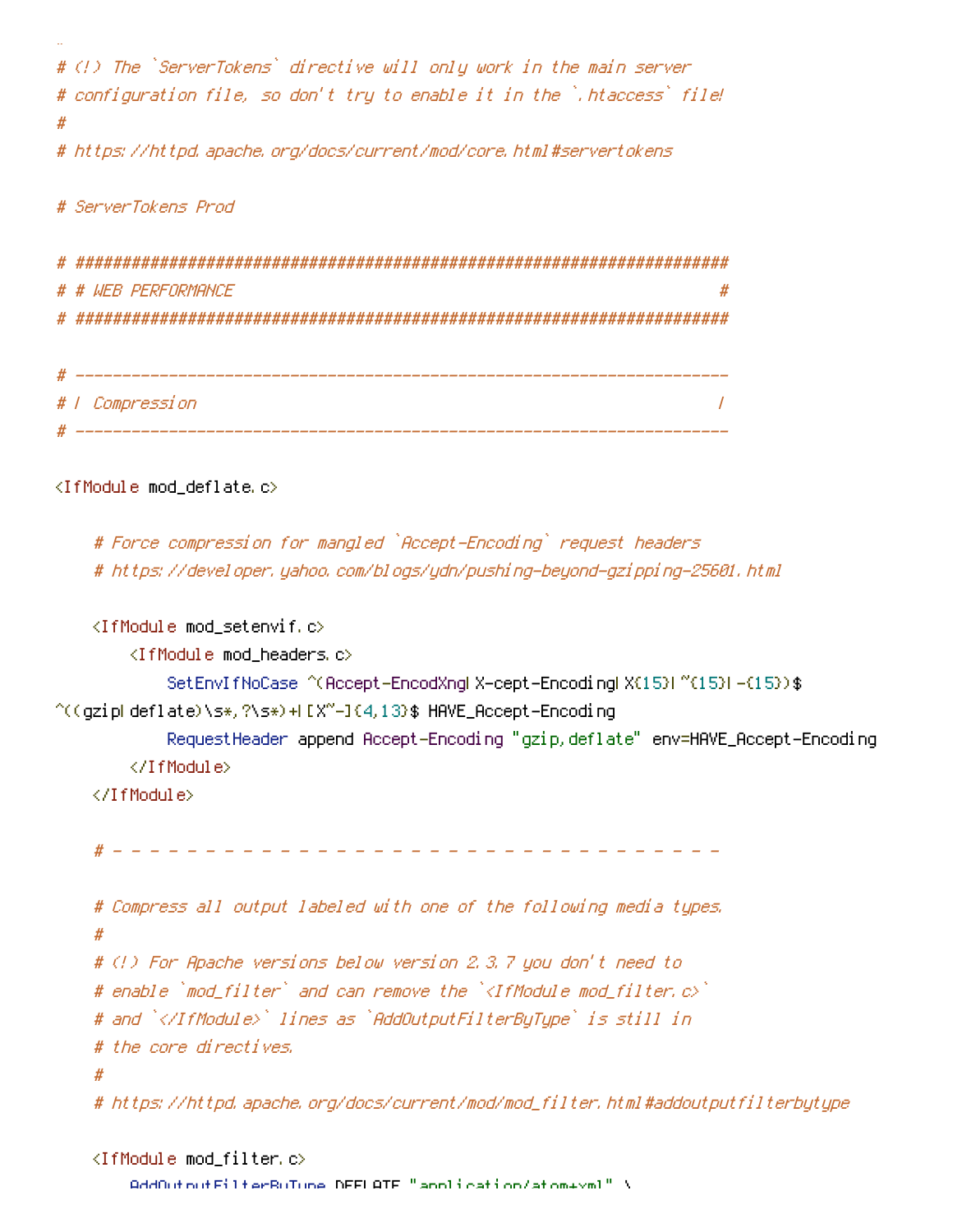```
"application/javascript" \
"application/json" \
"application/ld+json" \
"application/manifest+json" \
"application/rdf+xml" \
"application/rss+xml" \
"application/schema+json" \
"application/vnd.geo+json" \
"application/vnd.ms-fontobject" \
"application/x-font-ttf" \
"application/x-javascript" \
"application/x-web-app-manifest+json" \
"application/xhtml+xml" \
"application/xml" \
"font/eot" \
"font/opentype" \
"image/bmp" \
"image/svg+xml" \
"image/vnd.microsoft.icon" \
"image/x-icon" \
"text/cache-manifest" \
"text/css" \
"text/html" \setminus"text/javascript" \
"text/plain" \
"text/vcard" \
"text/vnd.rim.location.xloc" \
"text/vtt" \
"text/x-component" \
"text/x-cross-domain-policy" \
"text/xml"
```
#### </IfModule>

# - - - - - - - - - - - - - - - - - - - - - - - - - - - - - - - - -

# Map the following filename extensions to the specified # encoding type in order to make Apache serve the file types # with the appropriate `Content-Encoding` response header # (do note that this will NOT make Apache compress them!). #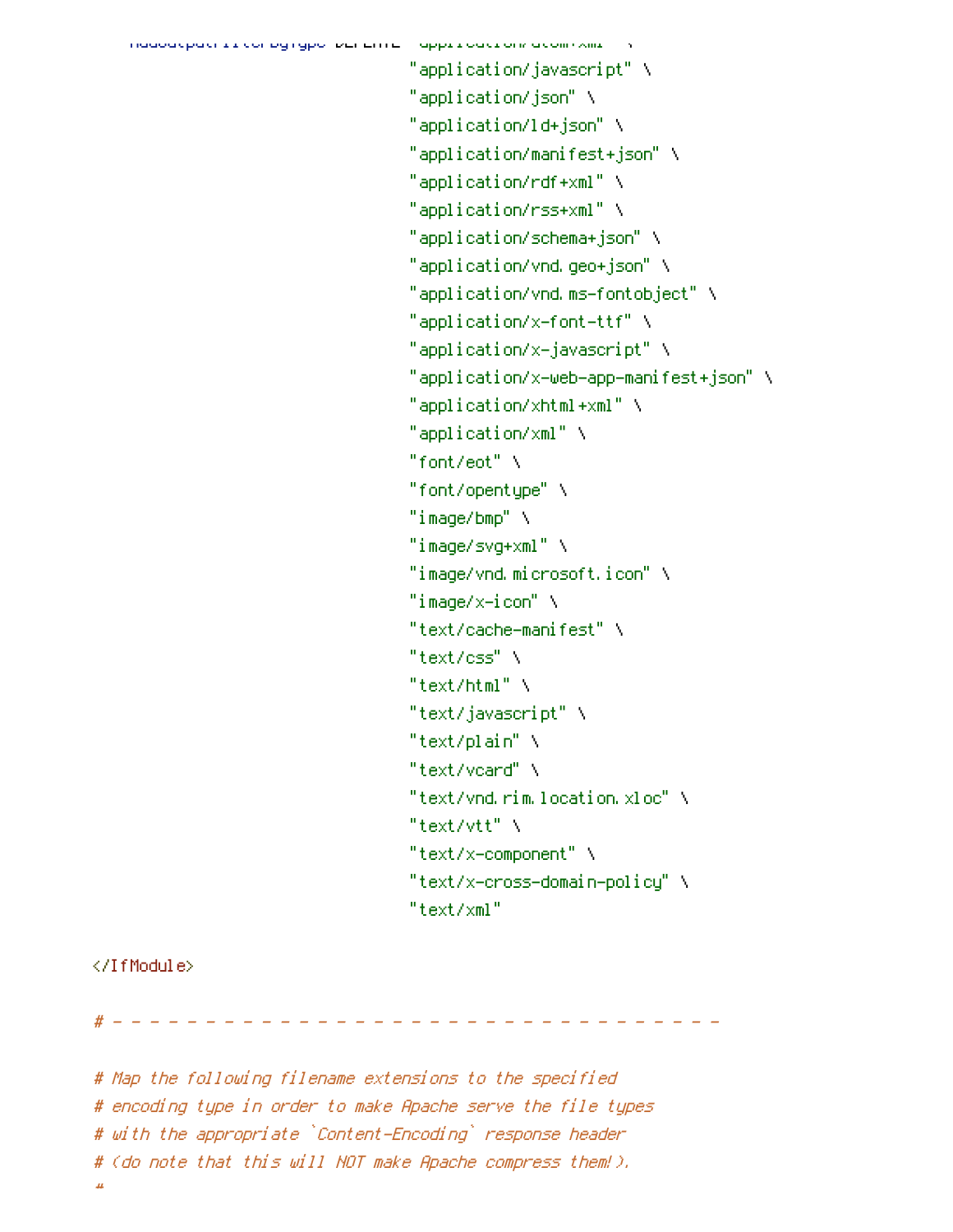```
#
    # If these files types would be served without an appropriate
    # `Content-Enable` response header, client applications (e.g.:
    # browsers) wouldn't know that they first need to uncompress
    # the response, and thus, wouldn't be able to understand the
    # content.
    #
    # https://httpd.apache.org/docs/current/mod/mod_mime.html#addencoding
    \triangleleftIfModule mod mime.c>AddEncoding gzip svgz
    </IfModule>
</IfModule>
# ----------------------------------------------------------------------
# | Content transformation |
# ----------------------------------------------------------------------
# Prevent intermediate caches or proxies (e.g.: such as the ones
# used by mobile network providers) from modifying the website's
# content.
#
# https://tools.ietf.org/html/rfc2616#section-14.9.5
#
# (!) If you are using `mod_pagespeed`, please note that setting
# the `Cache-Control: no-transform` response header will prevent
# `PageSpeed` from rewriting `HTML` files, and, if the
# `ModPagespeedDisableRewriteOnNoTransform` directive isn't set
# to `off`, also from rewriting other resources.
#
# https://developers.google.com/speed/pagespeed/module/configuration#notransform
# <IfModule mod_headers.c>
# Header merge Cache-Control "no-transform"
# </IfModule>
  # ----------------------------------------------------------------------
# | ETags |
 # ----------------------------------------------------------------------
```
# Remove `ETags` as resources are sent with far-future expires headers.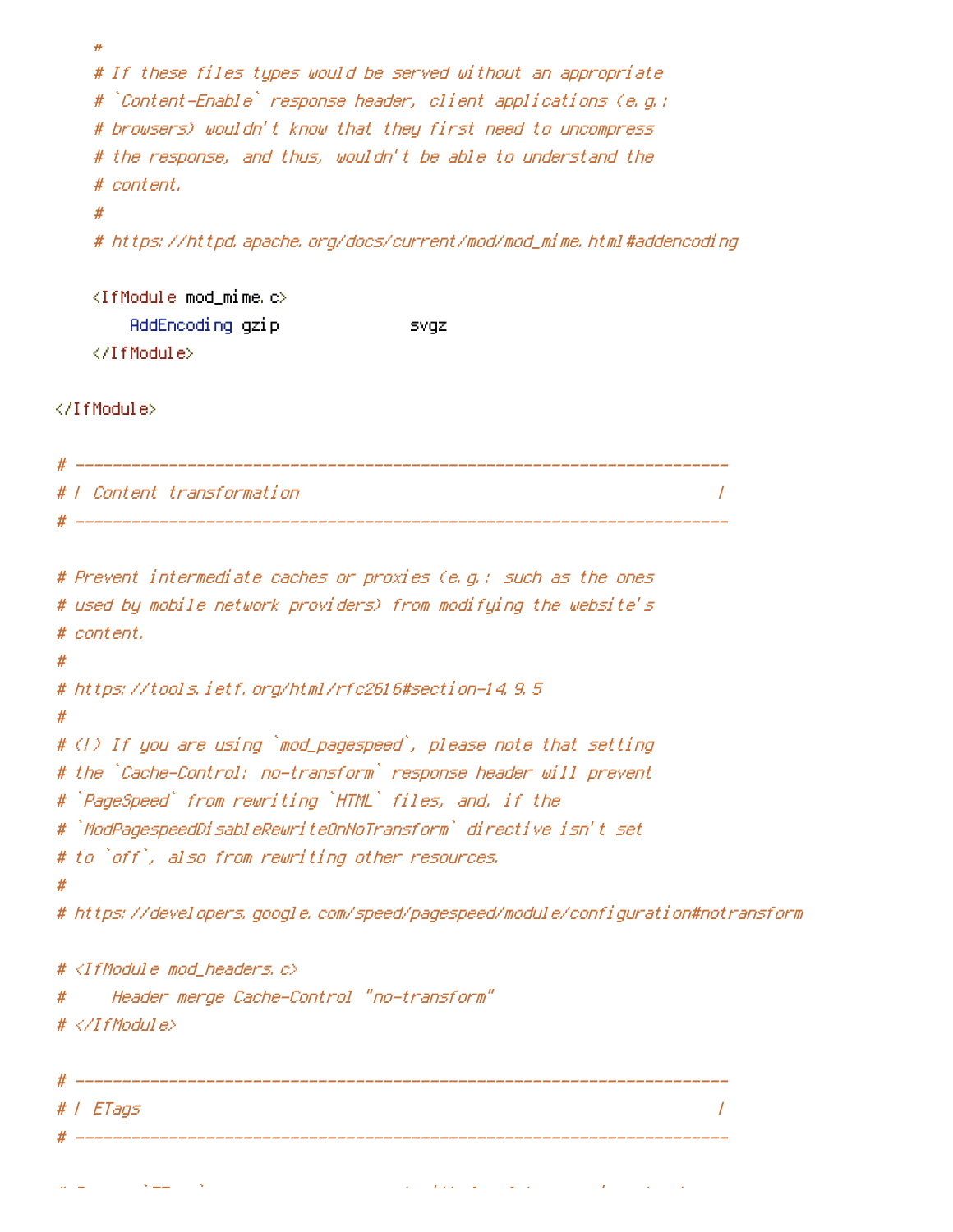```
# Remove `ETags` as resources are sent with far-future expires headers.
#
# https://developer.yahoo.com/performance/rules.html#etags
# https://tools.ietf.org/html/rfc7232#section-2.3
# `FileETag None` doesn't work in all cases.
<IfModule mod_headers.c>
   Header unset ETag
</IfModule>
FileETag None
# ----------------------------------------------------------------------
# | Expires headers |
        # ----------------------------------------------------------------------
# Serve resources with far-future expires headers.
#
# (!) If you don't control versioning with filename-based
# cache busting, you should consider lowering the cache times
# to something like one week.
#
# https://httpd.apache.org/docs/current/mod/mod_expires.html
<IfModule mod_expires.c>
   ExpiresActive on
   ExpiresDefault "access plus 1 month"
 # CSS
   ExpiresByType text/css "access plus 1 year"
 # Data interchange
   ExpiresByType application/atom+xml "access plus 1 hour"
   ExpiresByType application/rdf+xml "access plus 1 hour"
   ExpiresByType application/rss+xml "access plus 1 hour"
   ExpiresByType application/json "access plus 0 seconds"
   ExpiresByType application/ld+json "access plus 0 seconds"
   ExpiresByType application/schema+json "access plus 0 seconds"
   ExpiresByType application/vnd.geo+json "access plus 0 seconds"
```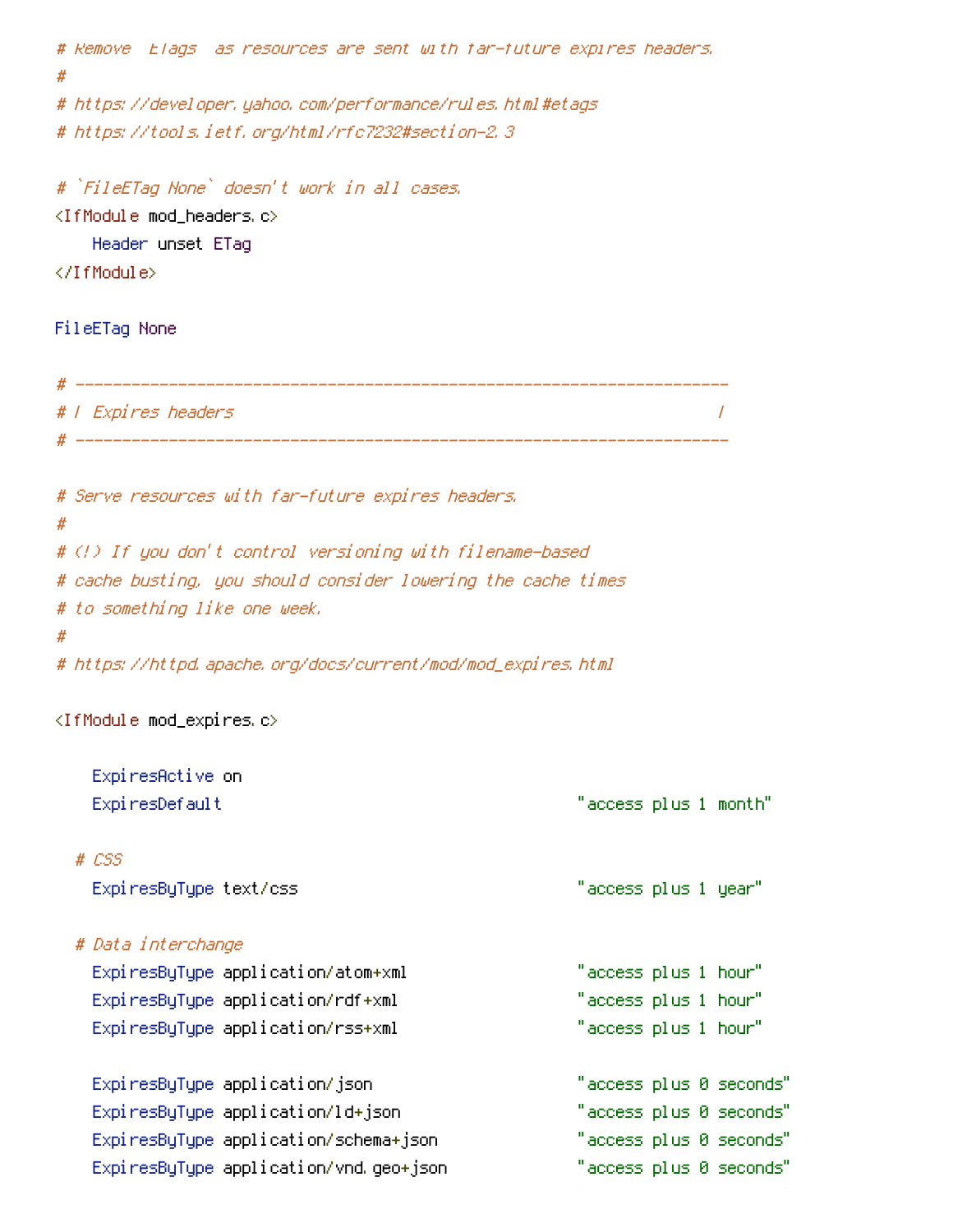|                             | ExpiresByType application/xml                     |                       |  | "access plus 0 seconds" |
|-----------------------------|---------------------------------------------------|-----------------------|--|-------------------------|
| ExpiresByType text/xml      |                                                   |                       |  | "access plus 0 seconds" |
|                             |                                                   |                       |  |                         |
|                             | # Favicon (cannot be renamed!) and cursor images  |                       |  |                         |
|                             | ExpiresByType image/vnd.microsoft.icon            | "access plus 1 week"  |  |                         |
| ExpiresByType image/x-icon  |                                                   | "access plus 1 week"  |  |                         |
|                             |                                                   |                       |  |                         |
| # HTML                      |                                                   |                       |  |                         |
| ExpiresByType text/html     |                                                   |                       |  | "access plus 0 seconds" |
|                             |                                                   |                       |  |                         |
| # JavaScript                |                                                   |                       |  |                         |
|                             | ExpiresByType application/javascript              | "access plus 1 year"  |  |                         |
|                             | ExpiresByType application/x-javascript            | "access plus 1 year"  |  |                         |
|                             | ExpiresByType text/javascript                     | "access plus 1 year"  |  |                         |
|                             |                                                   |                       |  |                         |
| # Manifest files            |                                                   |                       |  |                         |
|                             | ExpiresByType application/manifest+json           | "access plus 1 year"  |  |                         |
|                             |                                                   |                       |  |                         |
|                             | ExpiresByType application/x-web-app-manifest+json |                       |  | "access plus 0 seconds" |
|                             | ExpiresByType text/cache-manifest                 |                       |  | "access plus 0 seconds" |
|                             |                                                   |                       |  |                         |
| # Media files               |                                                   |                       |  |                         |
| Expi resByType audio/ogg    |                                                   | "access plus 1 month" |  |                         |
| ExpiresByType image/bmp     |                                                   | "access plus 1 month" |  |                         |
| ExpiresByType image/gif     |                                                   | "access plus 1 month" |  |                         |
| ExpiresByType image/jpeg    |                                                   | "access plus 1 month" |  |                         |
| ExpiresByType image/png     |                                                   | "access plus 1 month" |  |                         |
| ExpiresByType image/svg+xml |                                                   | "access plus 1 month" |  |                         |
| ExpiresByType video/mp4     |                                                   | "access plus 1 month" |  |                         |
| ExpiresByType video/ogg     |                                                   | "access plus 1 month" |  |                         |
| ExpiresByType video/webm    |                                                   | "access plus 1 month" |  |                         |
|                             |                                                   |                       |  |                         |
| # Web fonts                 |                                                   |                       |  |                         |
|                             |                                                   |                       |  |                         |
| # Embedded OpenType (EOT)   |                                                   |                       |  |                         |
|                             | ExpiresByType application/vnd.ms-fontobject       | "access plus 1 month" |  |                         |
| ExpiresByType font/eot      |                                                   | "access plus 1 month" |  |                         |
|                             |                                                   |                       |  |                         |
| # OpenType                  |                                                   |                       |  |                         |
| ExpiresByType font/opentype |                                                   | "access plus 1 month" |  |                         |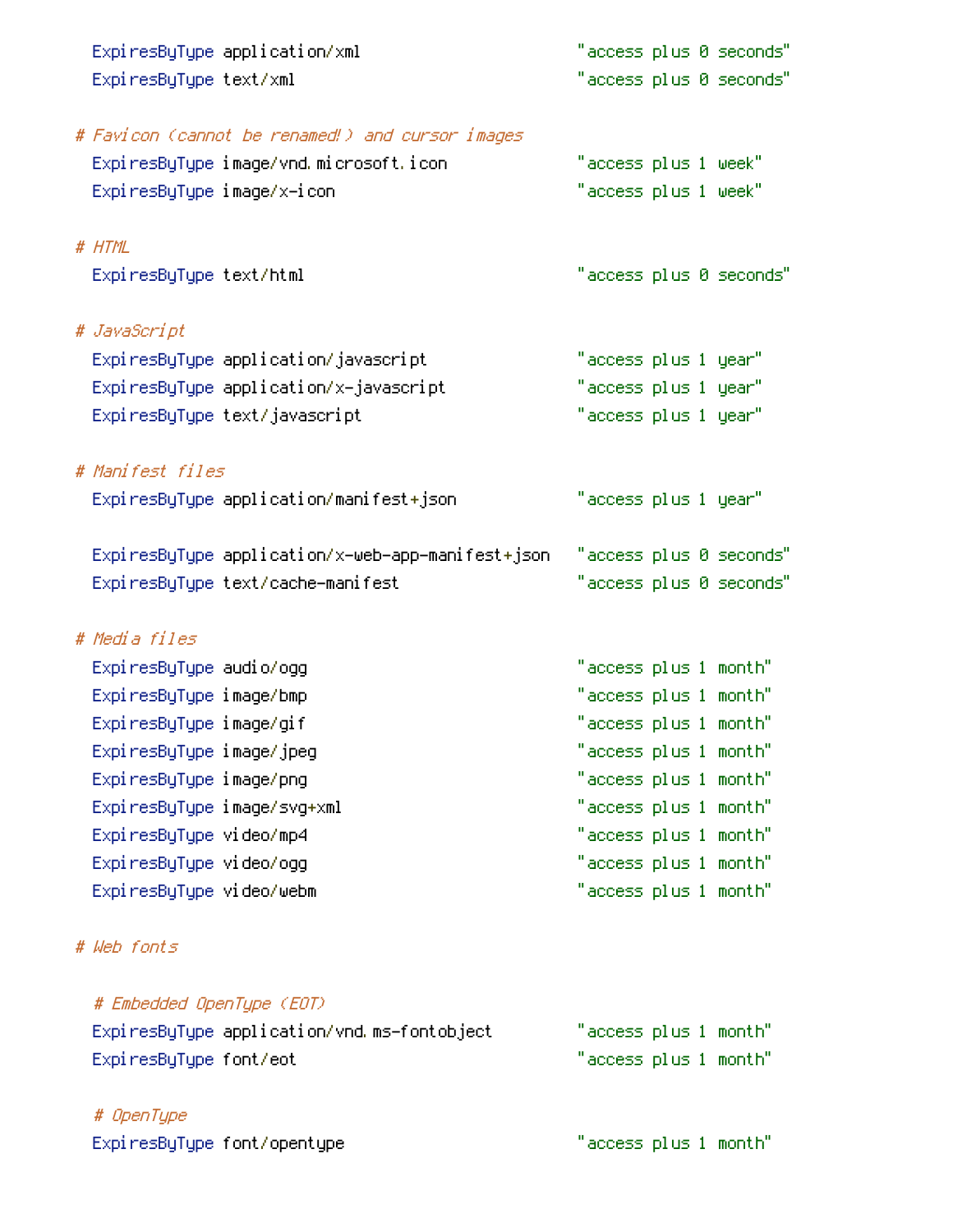|   | # TrueType                                              |                            |                       |  |
|---|---------------------------------------------------------|----------------------------|-----------------------|--|
|   | ExpiresByType application/x-font-ttf                    |                            | "access plus 1 month" |  |
|   | # Web Open Font Format (WOFF) 1.0                       |                            |                       |  |
|   | ExpiresByType application/font-woff                     |                            | "access plus 1 month" |  |
|   | ExpiresByType application/x-font-woff                   |                            | "access plus 1 month" |  |
|   | ExpiresByType font/woff                                 |                            | "access plus 1 month" |  |
|   | # Web Open Font Format (WOFF) 2.8                       |                            |                       |  |
|   | ExpiresByType application/font-woff2                    |                            | "access plus 1 month" |  |
|   | # Other                                                 |                            |                       |  |
|   | ExpiresByType text/x-cross-domain-policy                |                            | "access plus 1 week"  |  |
|   |                                                         |                            |                       |  |
|   |                                                         |                            |                       |  |
|   | #   File concatenation                                  |                            |                       |  |
|   |                                                         |                            |                       |  |
|   | # Allow concatenation from within specific files.       |                            |                       |  |
| # |                                                         |                            |                       |  |
|   | # $e$ , $q$ , $q$                                       |                            |                       |  |
| # |                                                         |                            |                       |  |
|   | # If you have the following lines in a file called, for |                            |                       |  |
| # | example, `main.combined.js`;                            |                            |                       |  |
| # |                                                         |                            |                       |  |
| # | $\langle$ l --#include file="js/jquery.js" -->          |                            |                       |  |
| # | $\langle$ l --#include file="js/jquery.timer.js" -->    |                            |                       |  |
| # |                                                         |                            |                       |  |
| # | Apache will replace those lines with the content of the |                            |                       |  |
| # | specified files.                                        |                            |                       |  |
|   | # <ifmodule mod_include.c=""></ifmodule>                |                            |                       |  |
| # | <filesmatch "\.combined\.js\$"=""></filesmatch>         |                            |                       |  |
| # | Options +Includes                                       |                            |                       |  |
| # | AddOutputFilterByType INCLUDES application/javascript \ |                            |                       |  |
| # |                                                         | application/x-javascript \ |                       |  |
| # |                                                         | text/javascript            |                       |  |
| # | SetOutputFilter INCLUDES                                |                            |                       |  |
| # |                                                         |                            |                       |  |